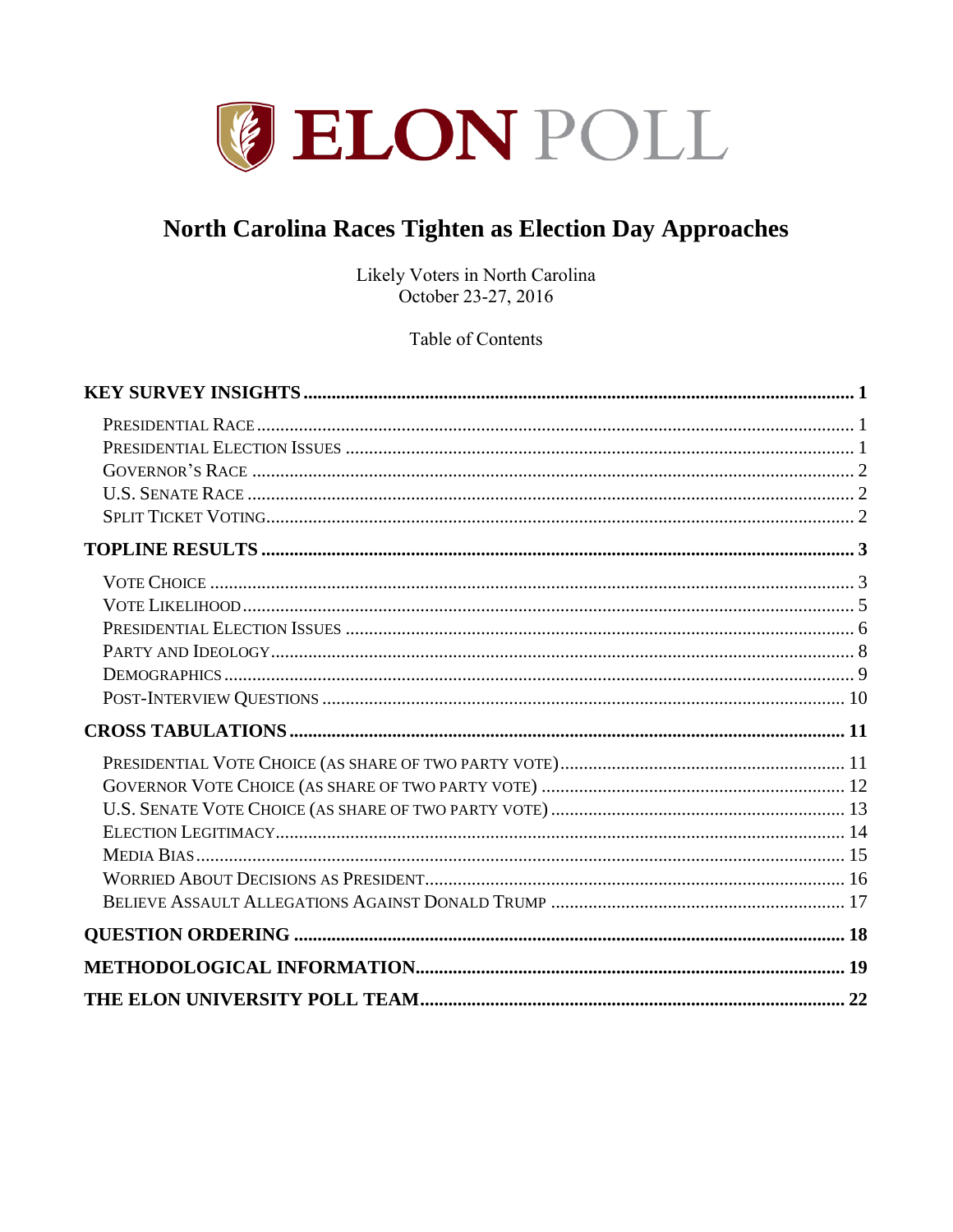

# <span id="page-1-0"></span>**Key Survey Insights**

#### <span id="page-1-1"></span>**Presidential Race**

#### *Who is ahead in North Carolina and why?*

The race between Hillary Clinton and Donald Trump is extremely close, with Clinton receiving 42% of the vote and Trump receiving 41% of the vote. The Libertarian candidate, Gary Johnson, is now receiving 3% of the vote, a significant drop in support from our previous poll, in which he received 9% of the vote.

9% of North Carolina voters are undecided in this race. When pressed, those voters favor Trump over Clinton, 27% to 18%. Third party voters appear to be split between the two candidates. These results suggest North Carolina will continue to be a battleground state in the remaining days before the election on November  $8<sup>th</sup>$ , 2016.

#### *How big are racial and gender gaps?*

Clinton continues to have a significant advantage among black voters, with 100% indicating they will vote or have already voted for the Democratic nominee. In contrast, Trump has an advantage among white voters, with 67% of those surveyed expressing a preference for the Republican nominee.

The gender gap in candidate support has narrowed since our last poll, which occurred after a particularly bad week for Trump. However, Clinton still has a ten-point advantage with female voters, with 55% intending to vote for her, and 45% for Trump. In contrast, 56% of male voters intend to vote for Trump, and 44% for Clinton.

### <span id="page-1-2"></span>**Presidential Election Issues**

#### *Election Legitimacy and Media Bias*

83% of North Carolina voters say they will accept the results of the presidential election, regardless of who wins and who loses, while only 9% answered that they will not accept the results. 8% were unsure of whether they will accept the results of the election.

16% of Trump supporters said they would not accept the results of the election regardless of the outcome. However, it is not just Trump supporters expressing wariness about the legitimacy of this election: 11% of Democrats, 15% of Independents, and 5% of Clinton supporters answered "No" to this question.

Views about the extent of election fraud are more varied. Overall, 36.5% believe election fraud will be a major problem this year, and 49% believe it will not be a major problem. As one might expect, these beliefs are highly polarized according to both party identification and vote choice. 56% of Republicans and 75% of Trump supporters believe fraud will be a major problem, while 70% of Democrats and 84% of Clinton supporters believe it will not be a problem.

A majority of North Carolina voters, 57%, believe the media is biased against Donald Trump. In contrast, only 19% believe media is biased against Clinton. Some Democrats (28%) and Clinton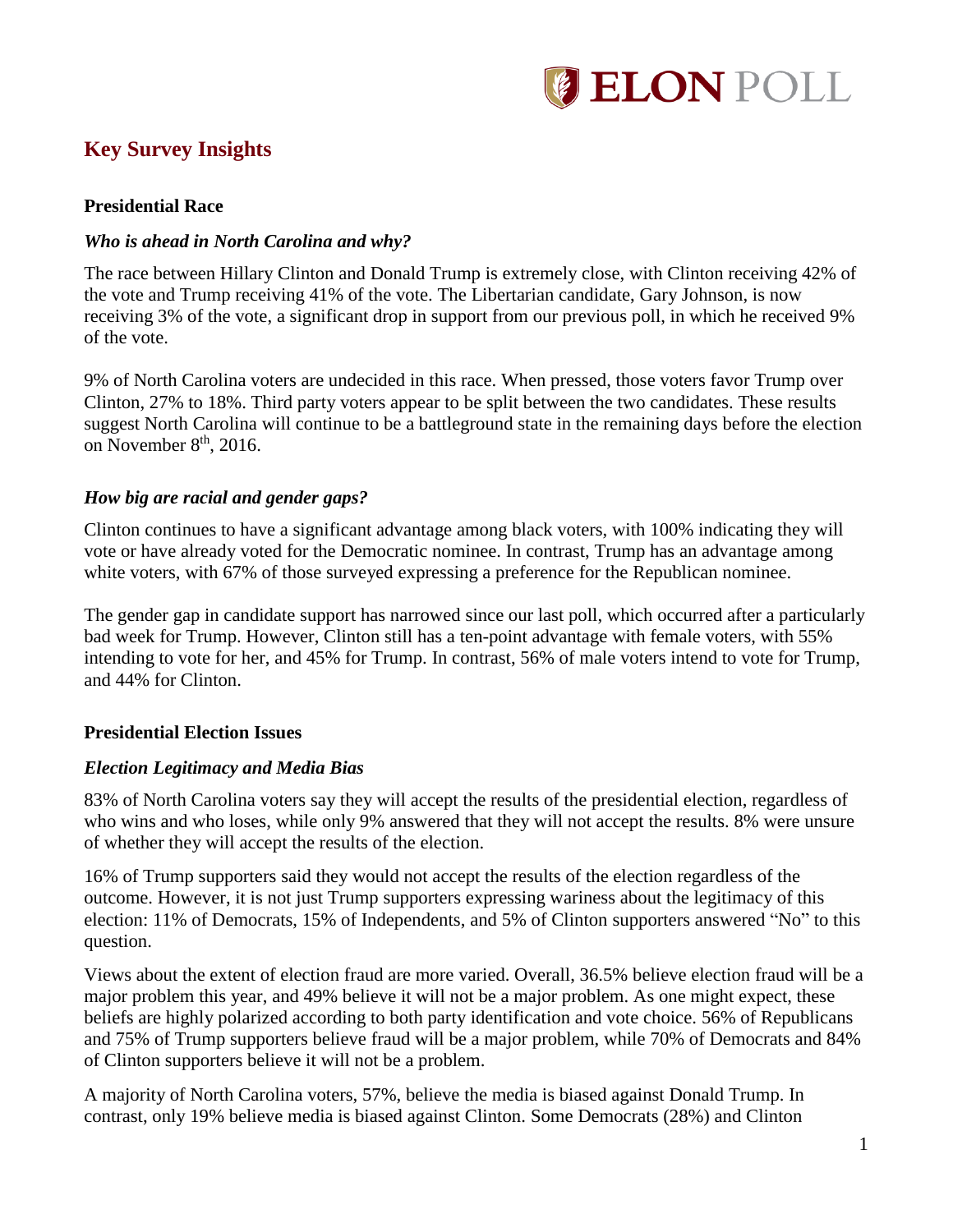

supporters (23%) believe media is biased against Trump. A smaller group of Republicans (18%) and Trump supporters (15%) believe media is biased against Clinton.

#### *Worries about Candidates as President*

On average, more North Carolina voters are very worried about Donald Trump's decisions as president than they are about Hillary Clinton's: 44.4% about Trump, 39.7% about Clinton. These beliefs can largely be explained by party identification. However, 13% of Republicans are very worried about Trump's decisions, while only 7% of Democrats are very worried about Clinton's decisions.

#### *Belief in Assault Accusations against Trump*

North Carolina voters are divided about the truthfulness of sexual assault allegations about the Republican nominee. 45% believed the accusations were mostly true while 36 % said mostly false. 14% responded "Don't Know." Responses appear motivated largely by partisan loyalties. 79% of Democrats said "mostly true" compared to only 15% of Republicans and 37% of Independents. Among those planning to vote for Trump, 7% believed the allegations were mostly true.

#### <span id="page-2-0"></span>**Governor's Race**

Like the presidential contest, this race is a statistical dead heat, with Roy Cooper the Democratic challenger receiving 44.4% of the vote, and Pat McCrory, the Republican incumbent, receiving 44.3% of the vote. The Libertarian candidate, Lon Cecil, is receiving 1.2% of the vote, down from 5.2% in our previous poll, while 7.5% of North Carolina voters remain undecided in this race.

Both McCrory and Cooper have strong support within their party. 91% of Republicans are backing McCrory over Cooper while 89% of Democrats favor Cooper over McCrory. McCrory holds an advantage among Independent voters, winning 54% to Cooper's 46%. The campaigns are also divided on race. Cooper is winning 91% of African-American likely voters, and McCrory leads Cooper 63% to 37% among whites.

### <span id="page-2-1"></span>**U.S. Senate Race**

Richard Burr, the Republican incumbent, is now leading Deborah Ross, the Democratic challenger, with 43.5%of the vote to her 39.9%. The Libertarian candidate, Sean Haugh, is receiving 3% of the vote, and 10.9% of North Carolina voters are undecided in this race.

### <span id="page-2-2"></span>**Split Ticket Voting**

Split ticket voting is a rare phenomenon according to our results. Only 6% of Clinton voters and 4% of Trump voters indicate they intend to vote for the opposing party's nominee for Governor, Pat McCrory (R, incumbent) and Cooper (D) respectively. Similarly, only 5% of Clinton and 2% of Trump voters intend to vote for the opposing party's nominee for U.S. Senate, Richard Burr (R, incumbent) and Deborah Ross (D).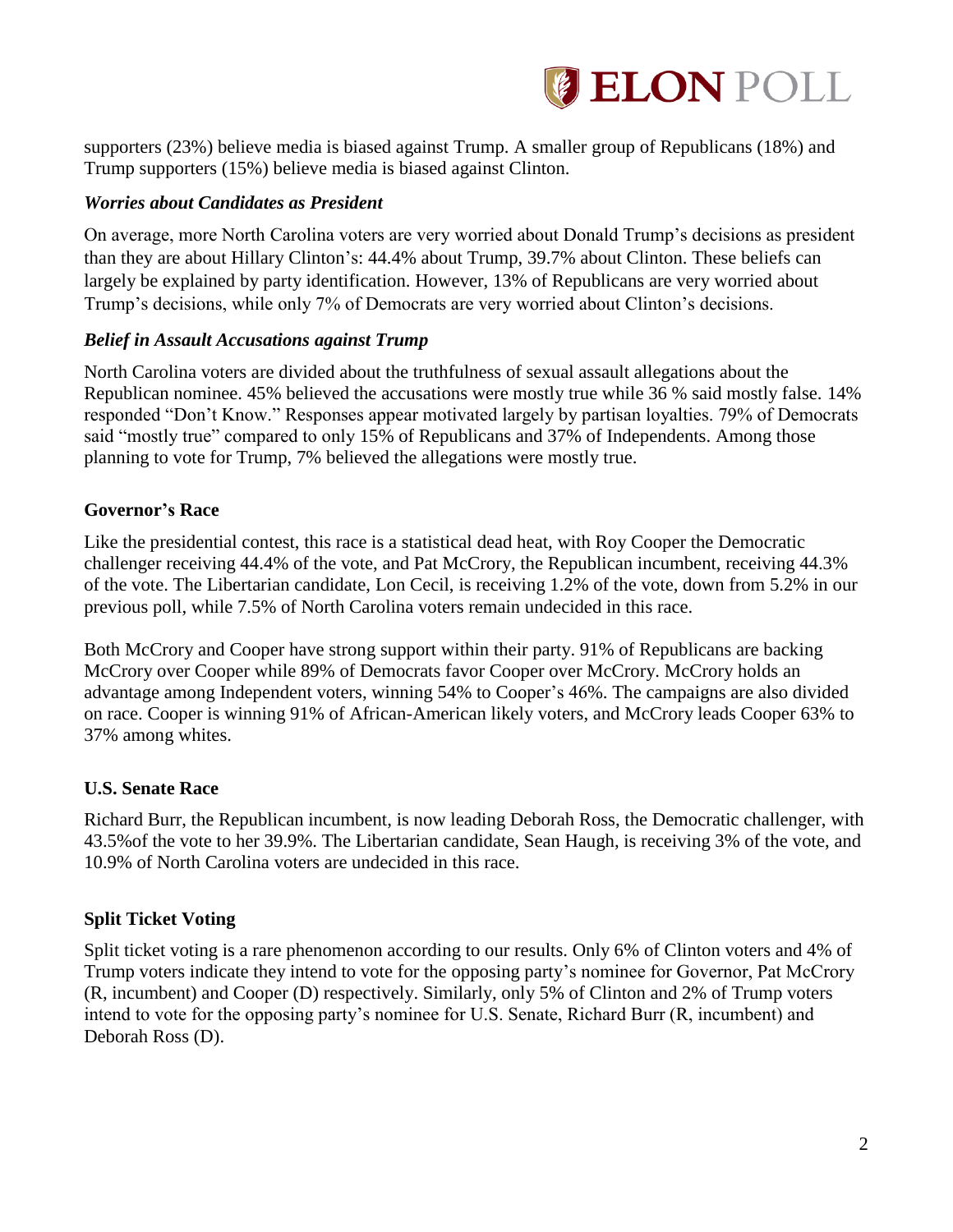

# <span id="page-3-0"></span>**Topline Results**

# <span id="page-3-1"></span>**Vote Choice**

#### **Presidential Race**

Who are you planning to vote for in the presidential race: [Hillary Clinton, the Democrat], Gary Johnson, the Libertarian, or [Donald Trump, the Republican]?<sup>1</sup>

#### Presidential Race: Undecided Probe

If you had to choose, who do you lean more towards: [Hillary Clinton], Gary Johnson, or [Donald Trump]?

Presidential Race: Johnson Probe

If you had to choose, who do you lean more towards: [Hillary Clinton] or [Donald Trump]?

<sup>&</sup>lt;sup>1</sup> For all vote choice questions, the results are combined for those who are likely voters and those who voted early or via absentee ballot.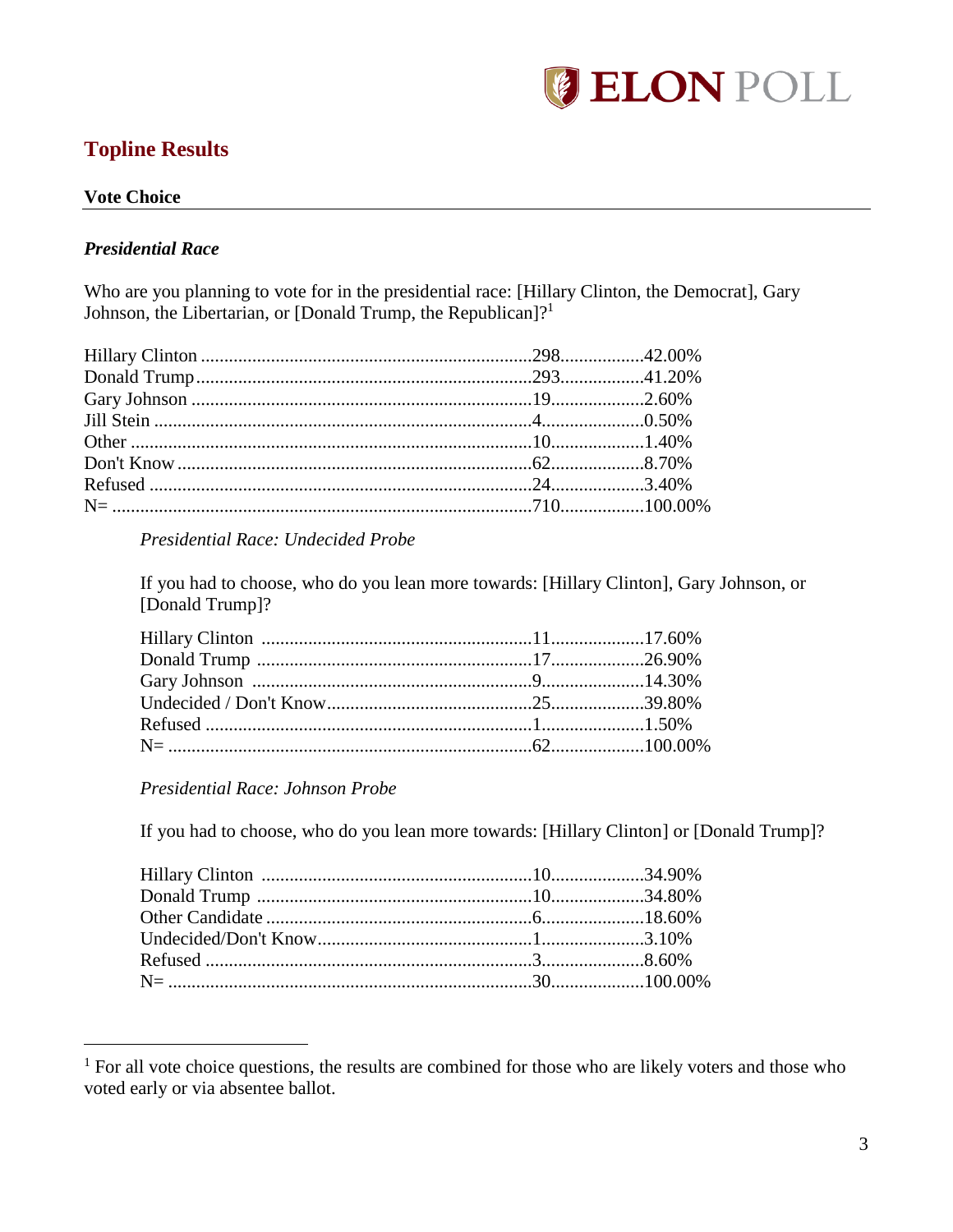

### **Governor's Race**

Who are you planning to vote for in the North Carolina governor's race: [Roy Cooper, the Democrat,] Lon Cecil, the Libertarian, or [Pat McCrory, the Republican]?<sup>1</sup>

### Governor's Race: Undecided Probe

If you had to choose, who do you lean more towards: [Pat McCrory], Lon Cecil, or [Roy Cooper]?

Governor's Race: Cecil Voter Probe

If you had to choose, who do you lean more towards: [Pat McCrory] or [Roy Cooper]?

#### **Senate Race**

Who are you planning to vote for in the North Carolina U.S. Senate race: [Deborah Ross, the Democrat,] Sean Haugh, the Libertarian, or [Richard Burr, the Republican]?<sup>1</sup>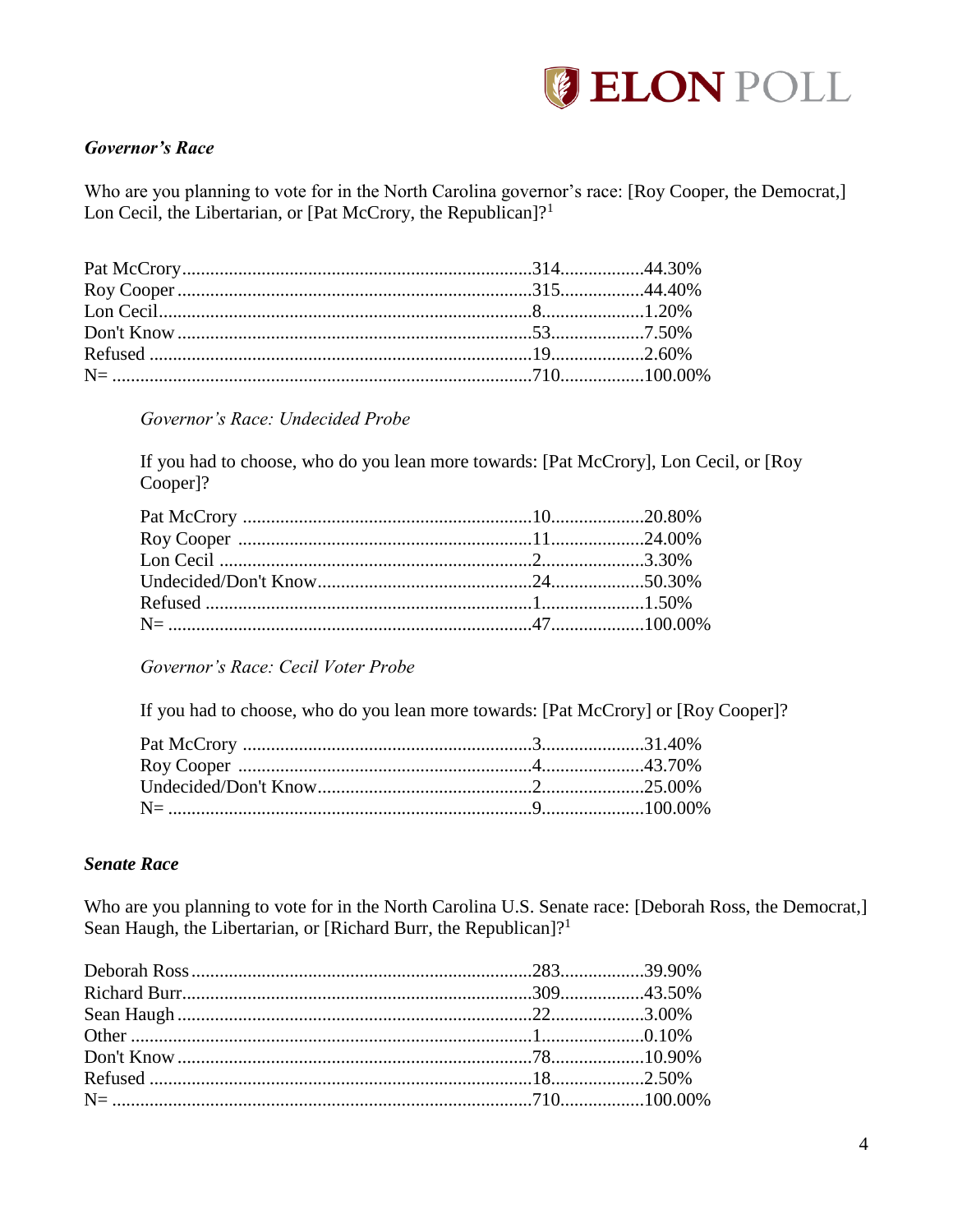

#### Senate Race: Undecided Voter Probe

If you had to choose, who do you lean more towards: [Deborah Ross], Sean Haugh, or [Richard Burr]?

Senate Race: Haugh Voter Probe

If you had to choose, who do you lean more towards: [Deborah Ross] or [Richard Burr]?

### <span id="page-5-0"></span>**Vote Likelihood**

#### Plan to Vote in 2016<sup>2</sup>

Do you, yourself, plan to vote in the election this November, or not?

### Vote Certainty<sup>2</sup>

How certain are you that you will vote?

 $2$  Early voters were not asked these questions.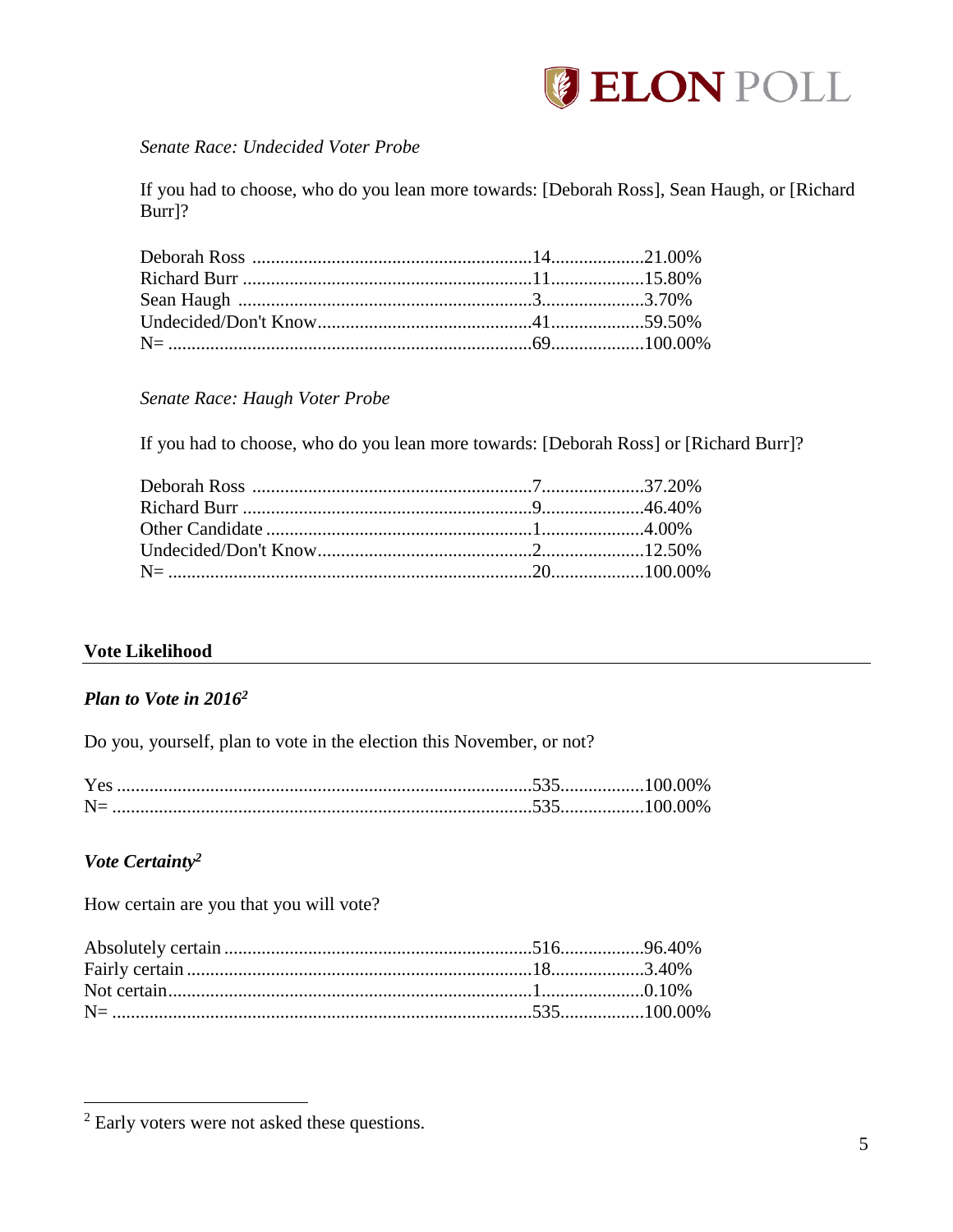

### **Know Their Voting Location<sup>2</sup>**

Do you happen to know where people who live in your neighborhood go to vote?

### **Thought about Election Much<sup>2</sup>**

How much thought have you given to the upcoming November election?

#### <span id="page-6-0"></span>**Presidential Election Issues**

#### **Election Legitimacy**

Will you accept the results of the election as valid, regardless of who wins and who loses?<sup>3</sup>

Do you think election fraud will be a major problem this year?<sup>3</sup>

<sup>&</sup>lt;sup>3</sup> Question order for these questions was randomized, to test whether priming respondents about voter fraud influenced their willingness to accept the election results. Differences were insignificant.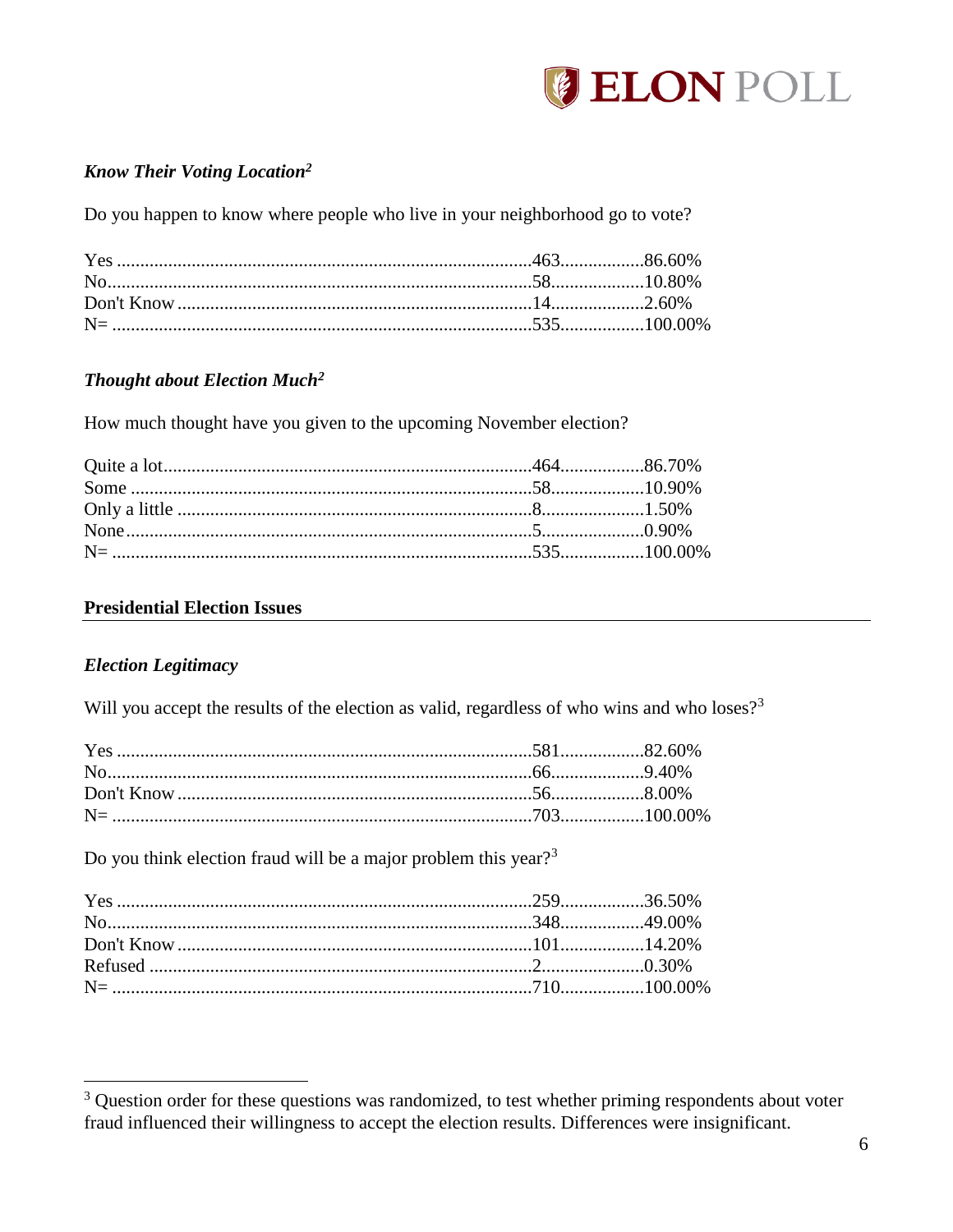

### **Media Bias**

In general, do you believe the media is biased against Donald Trump?<sup>4</sup>

In general, do you believe the media is biased against Hillary Clinton?<sup>4</sup>

#### **Worried About Decisions as President**

If Donald Trump wins the election, how worried would you feel about his decisions as president: [not at all worried], somewhat worried, or [very worried]?<sup>4</sup>

If Hillary Clinton wins the election, how worried would you feel about her decisions as president: [not at all worried], somewhat worried, or [very worried]?<sup>4</sup>

<sup>&</sup>lt;sup>4</sup> Question order was randomized, so that respondents were asked about Donald Trump or Hillary Clinton first.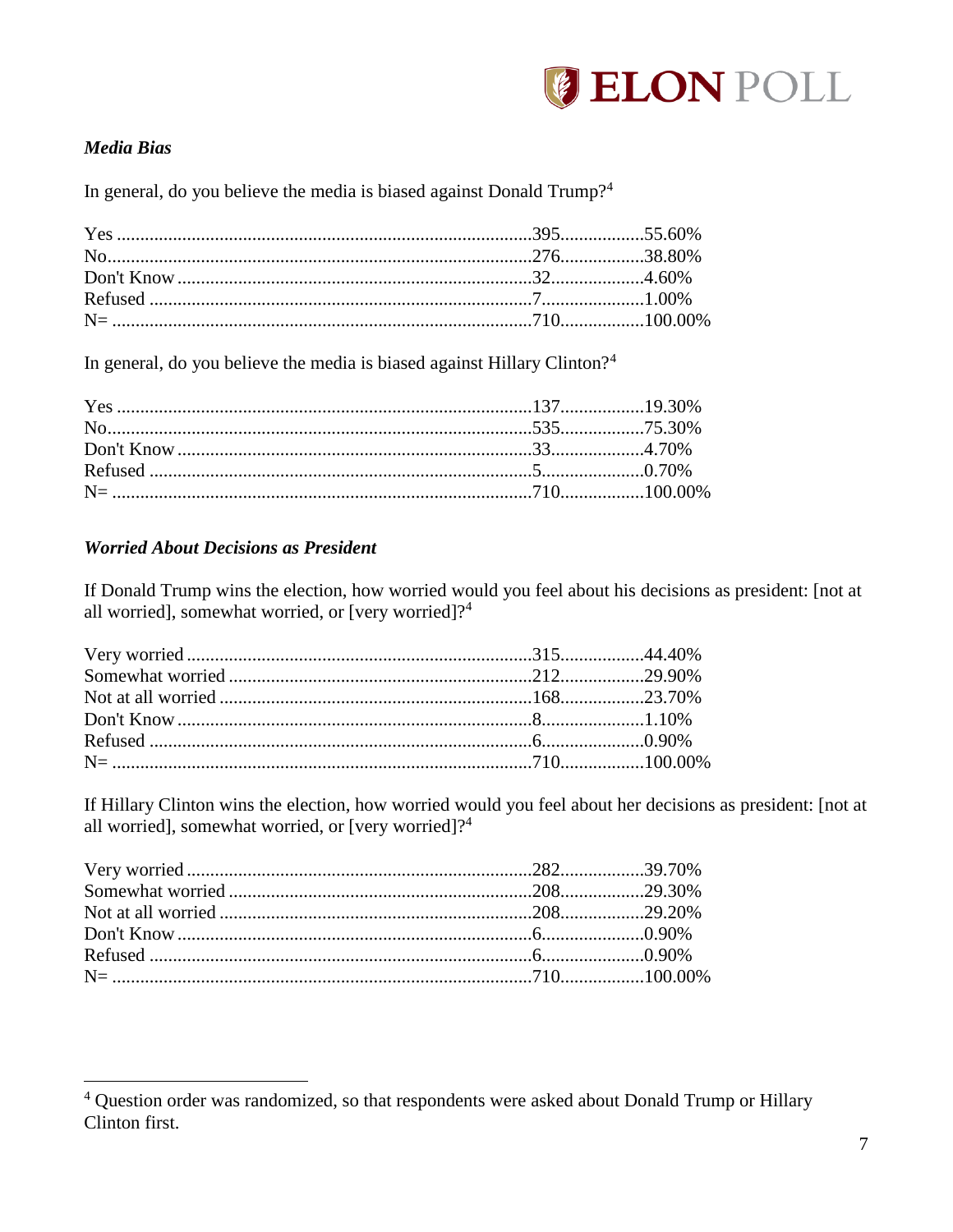

### **Belief in Assault Accusations**

Multiple women have accused Donald Trump of sexual assault. Do you believe the accusations against Trump are [mostly true] or [mostly false]?

### <span id="page-8-0"></span>**Party and Ideology**

### **Self-Reported Party Identification**

Generally speaking, do you usually think of yourself as a Democrat, Republican, Independent, or something else?

### **Registration Party ID: From Sample File**

### **Ideology**

When it comes to politics, do you usually think of yourself as liberal, moderate, conservative, or haven't you thought much about this?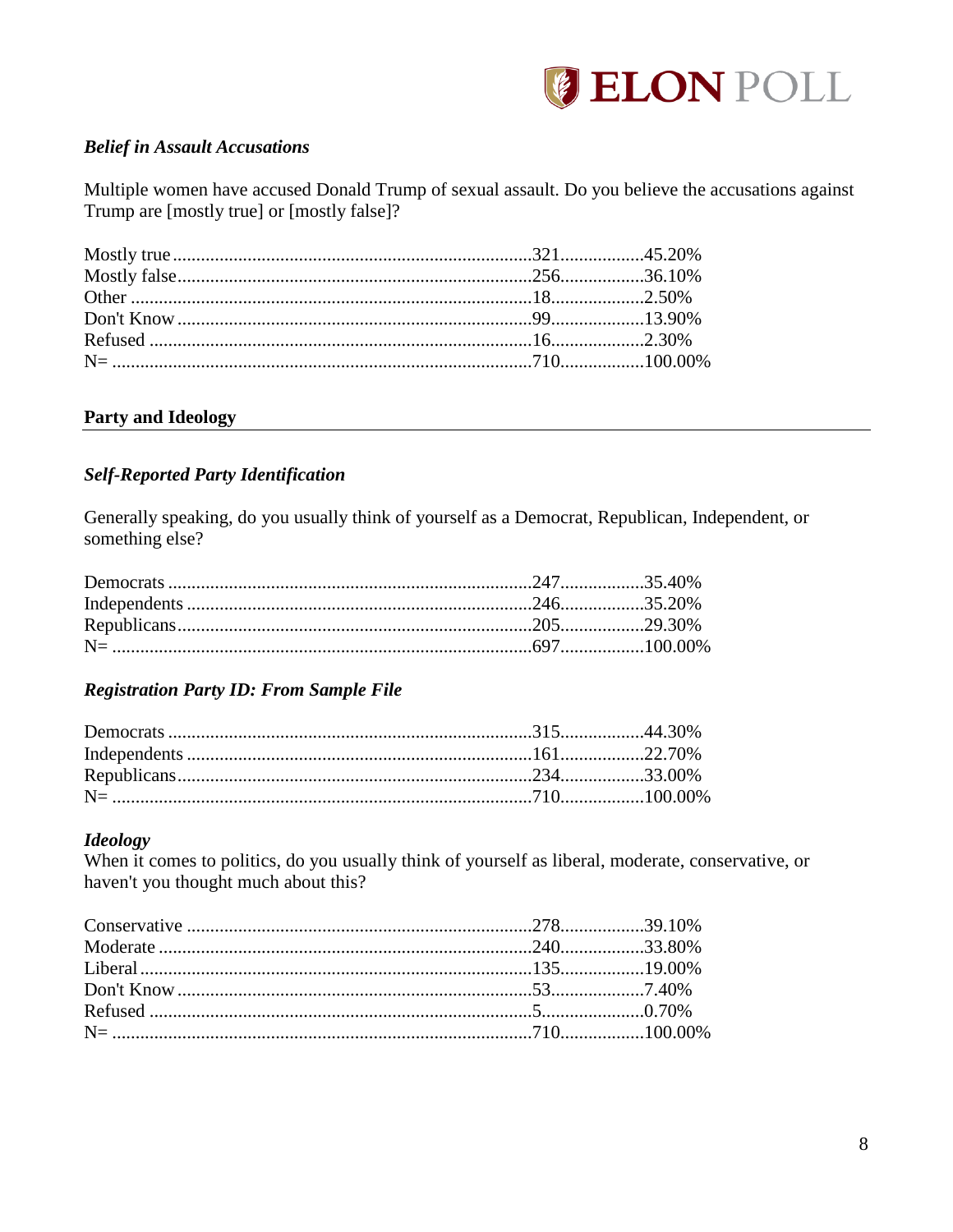

# <span id="page-9-0"></span>**Demographics**

#### **Education**

### Age

### **Income**

#### Race

| $\mathbf{I}$ and $\mathbf{I}$ is a $\mathbf{I}$ $\mathbf{I}$ and $\mathbf{I}$ and $\mathbf{I}$ |  |
|------------------------------------------------------------------------------------------------|--|

#### Landline/Cellphone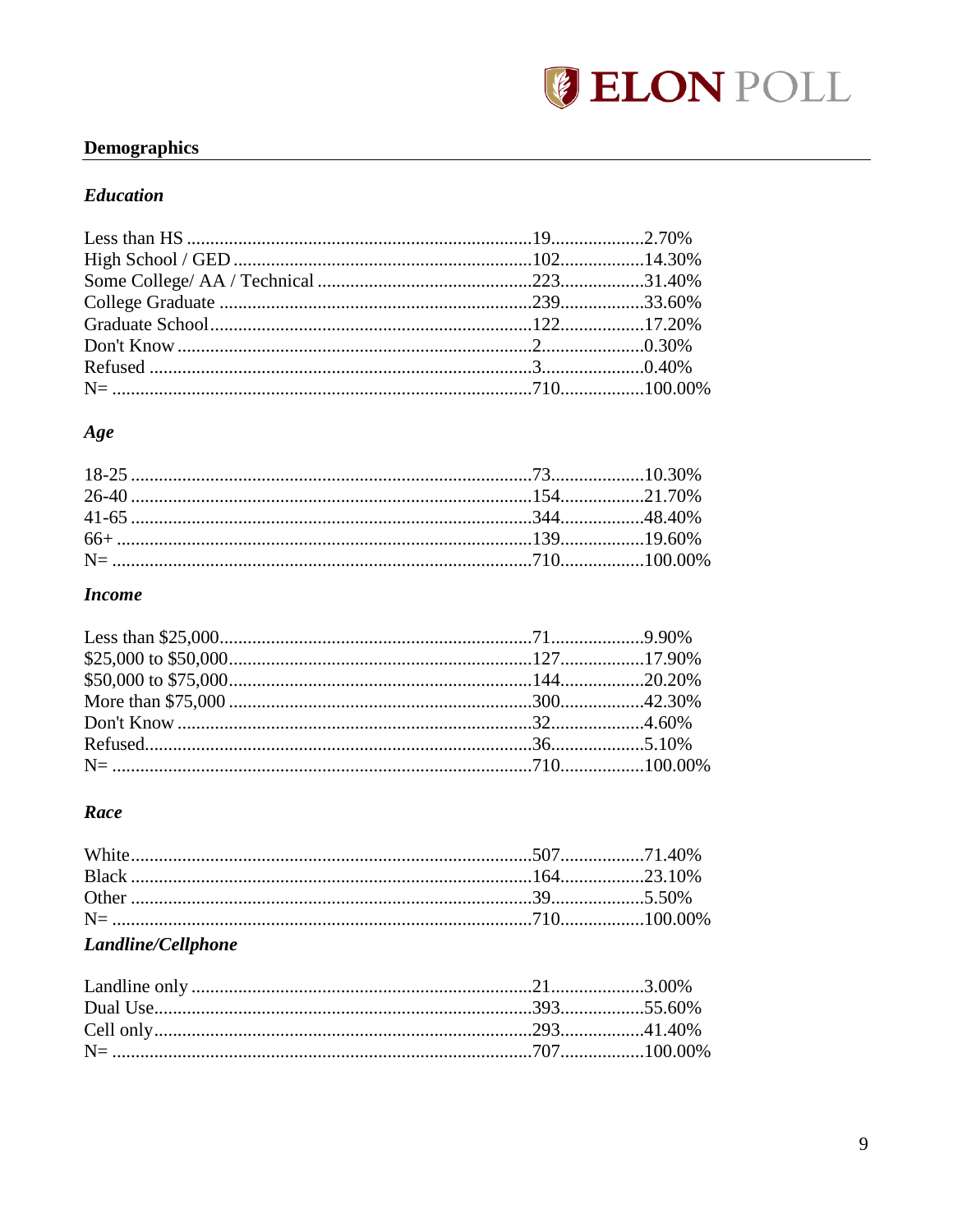

### <span id="page-10-0"></span>**Post-Interview Questions**

#### **Interviewer-Assessed Gender**

# **Interviewer-Assessed Southern Accent**

Did the person have a Southern accent?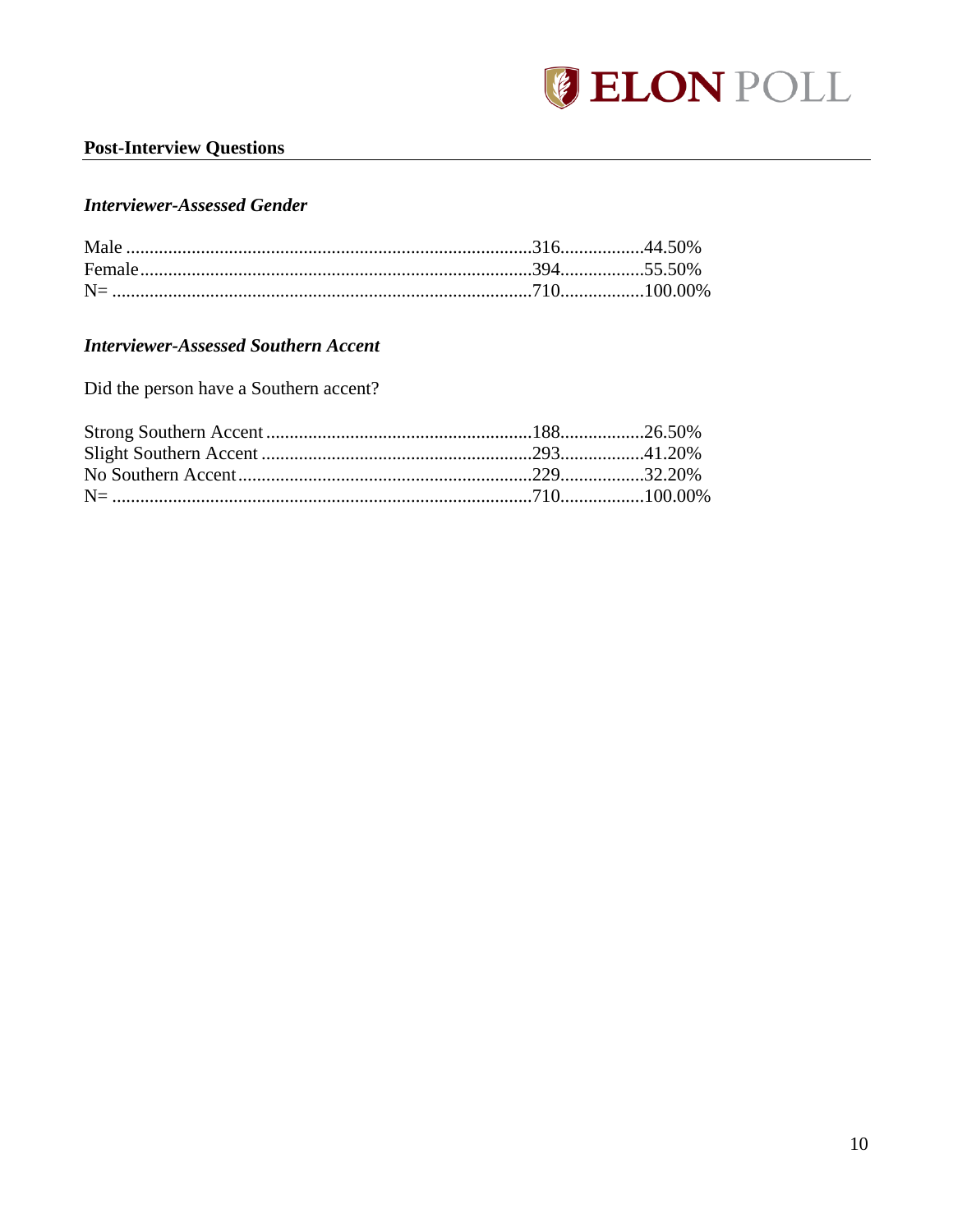

# <span id="page-11-0"></span>**Cross Tabulations**

<span id="page-11-1"></span>Presidential Vote Choice (as share of two party vote)

|           |                                           | Clinton | Trump            | Total |
|-----------|-------------------------------------------|---------|------------------|-------|
|           |                                           | $\%$    | $\%$             | $\%$  |
| Race      |                                           |         |                  |       |
|           | White                                     | 33      | 67               | 100   |
|           | <b>Black</b>                              | 100     | $\boldsymbol{0}$ | 100   |
|           | Other                                     | 64      | 36               | 100   |
| Education |                                           |         |                  |       |
|           | Less than HS                              | 56      | 44               | 100   |
|           | High School / GED                         | 48      | 52               | 100   |
|           | Some College/ AA / Technical              | 44      | 58               | 100   |
|           | College Graduate                          | 49      | 51               | 100   |
|           | Graduate School                           | 73      | 27               | 100   |
| Gender    |                                           |         |                  |       |
|           | Male                                      | 44      | 56               | 100   |
|           | Female                                    | 55      | 45               | 100   |
| Income    |                                           |         |                  |       |
|           | Less than $$25,000$                       | 54      | 46               | 100   |
|           | \$25,000 to \$50,000                      | 57      | 43               | 100   |
|           | \$50,000 to \$75,000                      | 59      | 41               | 100   |
|           | More than \$75,000                        | 44      | 56               | 100   |
| Ideology  |                                           |         |                  |       |
|           | Conservative                              | 11      | 89               | 100   |
|           | Moderate                                  | 70      | 30               | 100   |
|           | Liberal                                   | 93      | $\tau$           | 100   |
|           | Party Identification                      |         |                  |       |
|           | Democrats                                 | 93      | $\tau$           | 100   |
|           | Independents                              | 42      | 58               | 100   |
|           | Republicans                               | 5       | 95               | 100   |
| Age       |                                           |         |                  |       |
|           | 18-40                                     | 55      | 45               | 100   |
|           | $41 - 65$                                 | 48      | 52               | 100   |
|           | $66+$                                     | 50      | 50               | 100   |
| Accent    |                                           |         |                  |       |
|           | <b>Strong Southern Accent</b>             | 31      | 69               | 100   |
|           | Slight Southern Accent                    | 49      | 51               | 100   |
|           | No Southern Accent                        | 69      | 31               | 100   |
|           | County Density (population / square mile) |         |                  |       |
|           | $<\!\!100$                                | 36      | 64               | 100   |
|           | 100-200                                   | 38      | 62               | 100   |
|           | 200-700                                   | 44      | 56               | 100   |
|           | >700                                      | 67      | 33               | 100   |
|           |                                           |         |                  |       |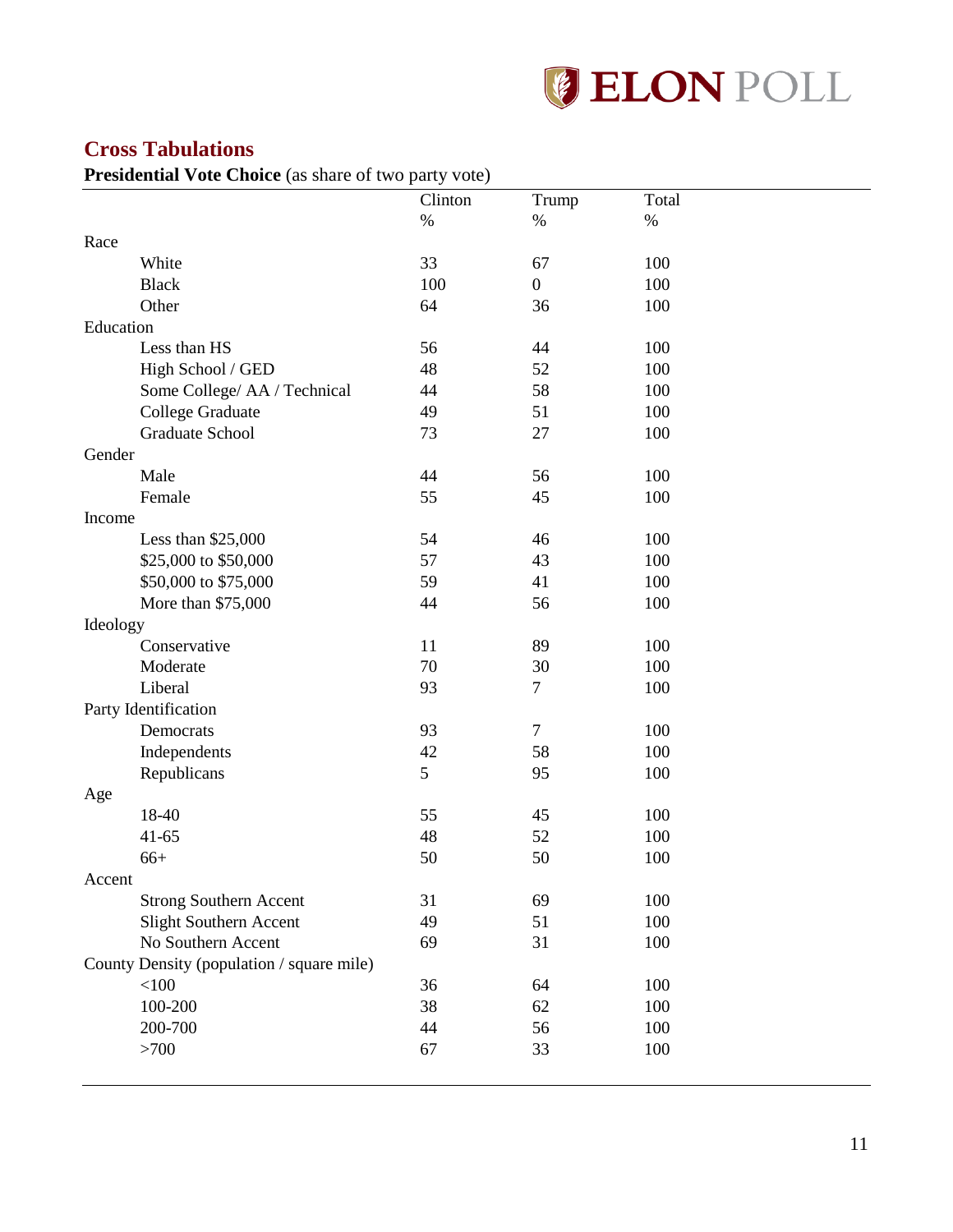

# <span id="page-12-0"></span>**Governor Vote Choice** (as share of two party vote)

|           |                                           | McCrory | Cooper         | Total |
|-----------|-------------------------------------------|---------|----------------|-------|
|           |                                           | $\%$    | $\%$           | $\%$  |
| Race      |                                           |         |                |       |
|           | White                                     | 63      | 37             | 100   |
|           | <b>Black</b>                              | 9       | 91             | 100   |
|           | Other                                     | 37      | 69             | 100   |
| Education |                                           |         |                |       |
|           | Less than HS                              | 53      | 47             | 100   |
|           | High School / GED                         | 52      | 48             | 100   |
|           | Some College/ AA / Technical              | 47      | 42             | 100   |
|           | <b>College Graduate</b>                   | 51      | 49             | 100   |
|           | Graduate School                           | 32      | 68             | 100   |
| Gender    |                                           |         |                |       |
|           | Male                                      | 54      | 46             | 100   |
|           | Female                                    | 46      | 54             | 100   |
| Income    |                                           |         |                |       |
|           | Less than \$25,000                        | 44      | 56             | 100   |
|           | \$25,000 to \$50,000                      | 46      | 54             | 100   |
|           | \$50,000 to \$75,000                      | 43      | 57             | 100   |
|           | More than \$75,000                        | 55      | 45             | 100   |
| Ideology  |                                           |         |                |       |
|           | Conservative                              | 86      | 14             | 100   |
|           | Moderate                                  | 34      | 66             | 100   |
|           | Liberal                                   | 11      | 89             | 100   |
|           | Party Identification                      |         |                |       |
|           | Democrats                                 | 11      | 89             | 100   |
|           | Independents                              | 54      | 46             | 100   |
|           | Republicans                               | 91      | 9              | 100   |
| Age       |                                           |         |                |       |
|           | 18-40                                     | 48      | 52             | 100   |
|           | $41 - 65$                                 | 51      | 49             | 100   |
|           | $66+$                                     | 51      | 49             | 100   |
|           | Presidential Vote Choice                  |         |                |       |
|           | Clinton                                   | 6       | 94             | 100   |
|           | Trump                                     | 96      | $\overline{4}$ | 100   |
|           | Senate Vote Choice                        |         |                |       |
|           | Ross                                      | 6       | 88             | 100   |
|           |                                           | 87      | 8              | 100   |
|           | <b>Burr</b>                               |         |                |       |
|           | County Density (population / square mile) |         |                |       |
|           | < 100                                     | 62      | 38             | 100   |
|           | 100-200                                   | 63      | 37             | 100   |
|           | 200-700                                   | 55      | 45             | 100   |
|           | >700                                      | 34      | 66             | 100   |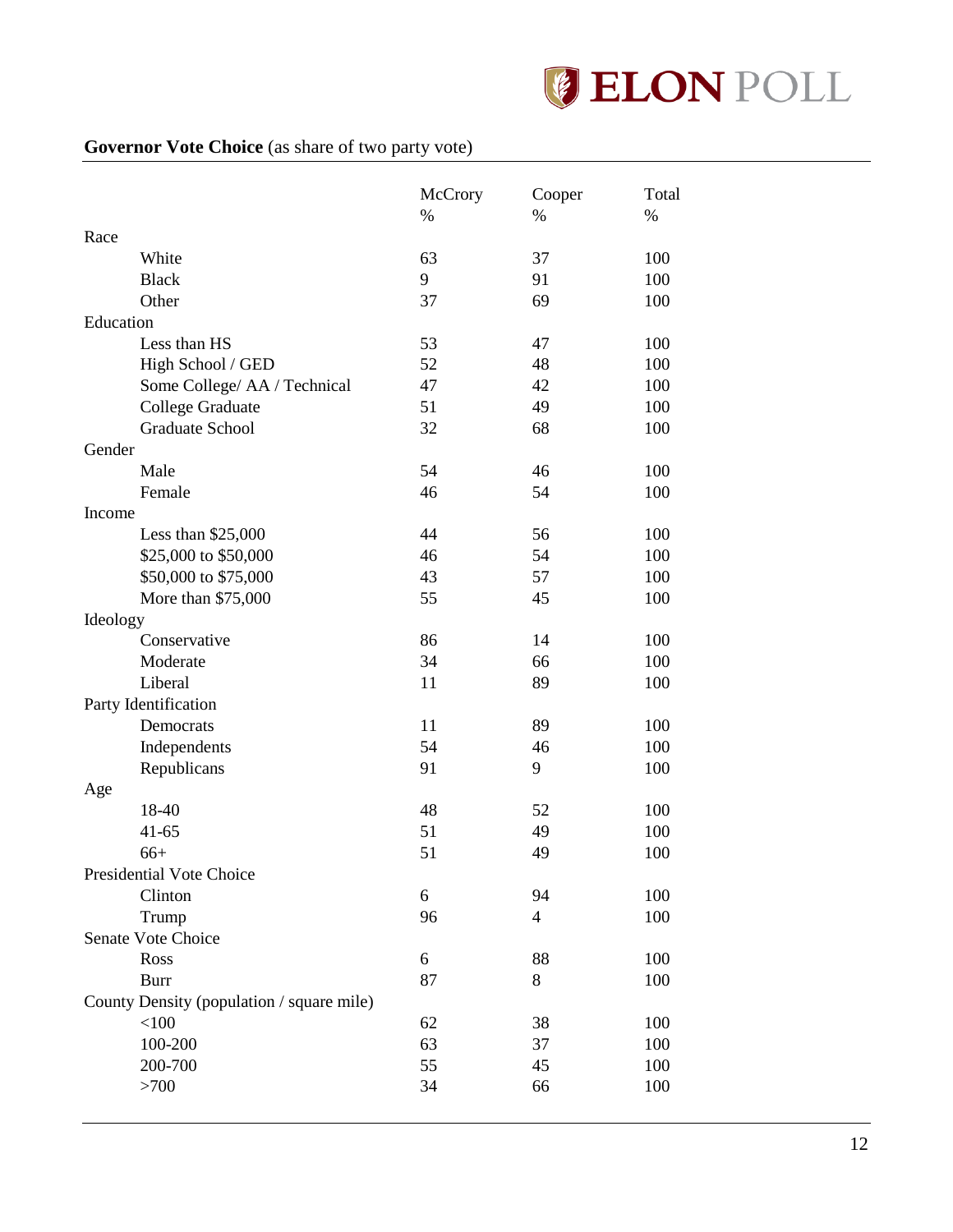

### <span id="page-13-0"></span>**U.S. Senate Vote Choice** (as share of two party vote)

| $\sim$ behave $\sim$ ore existed (as share of the party voic) | Ross           | <b>Burr</b> | Total |  |
|---------------------------------------------------------------|----------------|-------------|-------|--|
|                                                               | $\%$           | $\%$        | $\%$  |  |
| Race                                                          |                |             |       |  |
| White                                                         | 33             | 67          | 100   |  |
| <b>Black</b>                                                  | 97             | 3           | 100   |  |
| Other                                                         | 67             | 34          | 100   |  |
| Education                                                     |                |             |       |  |
| Less than HS                                                  | 53             | 47          | 100   |  |
| High School / GED                                             | 46             | 54          | 100   |  |
| Some College/ AA / Technical                                  | 47             | 61          | 100   |  |
| <b>College Graduate</b>                                       | 46             | 54          | 100   |  |
| Graduate School                                               | 69             | 31          | 100   |  |
| Gender                                                        |                |             |       |  |
| Male                                                          | 42             | 58          | 100   |  |
| Female                                                        | 52             | 48          | 100   |  |
| Income                                                        |                |             |       |  |
| Less than \$25,000                                            | 53             | 47          | 100   |  |
| \$25,000 to \$50,000                                          | 53             | 47          | 100   |  |
| \$50,000 to \$75,000                                          | 54             | 46          | 100   |  |
| More than \$75,000                                            | 42             | 58          | 100   |  |
| Ideology                                                      |                |             |       |  |
| Conservative                                                  | 11             | 89          | 100   |  |
| Moderate                                                      | 64             | 36          | 100   |  |
| Liberal                                                       | 91             | 9           | 100   |  |
| Party Identification                                          |                |             |       |  |
| Democrats                                                     | 88             | 12          | 100   |  |
| Independents                                                  | 45             | 55          | 100   |  |
| Republicans                                                   | 5              | 95          | 100   |  |
| Age                                                           |                |             |       |  |
| 18-40                                                         | 51             | 49          | 100   |  |
| $41 - 65$                                                     | 45             | 55          | 100   |  |
| $66+$                                                         | 48             | 52          | 100   |  |
| Presidential Vote Choice                                      |                |             |       |  |
| Clinton                                                       | 95             | 5           | 100   |  |
| Trump                                                         | $\overline{2}$ | 98          | 100   |  |
| Governor Vote Choice                                          |                |             |       |  |
| McCrory                                                       | $\tau$         | 93          | 100   |  |
| Cooper                                                        | 92             | 8           | 100   |  |
| County Density (population / square mile)                     |                |             |       |  |
| $<100$                                                        | 37             | 63          | 100   |  |
| 100-200                                                       | 36             | 64          | 100   |  |
| 200-700                                                       | 45             | 55          | 100   |  |
| >700                                                          | 61             | 39          | 100   |  |
|                                                               |                |             |       |  |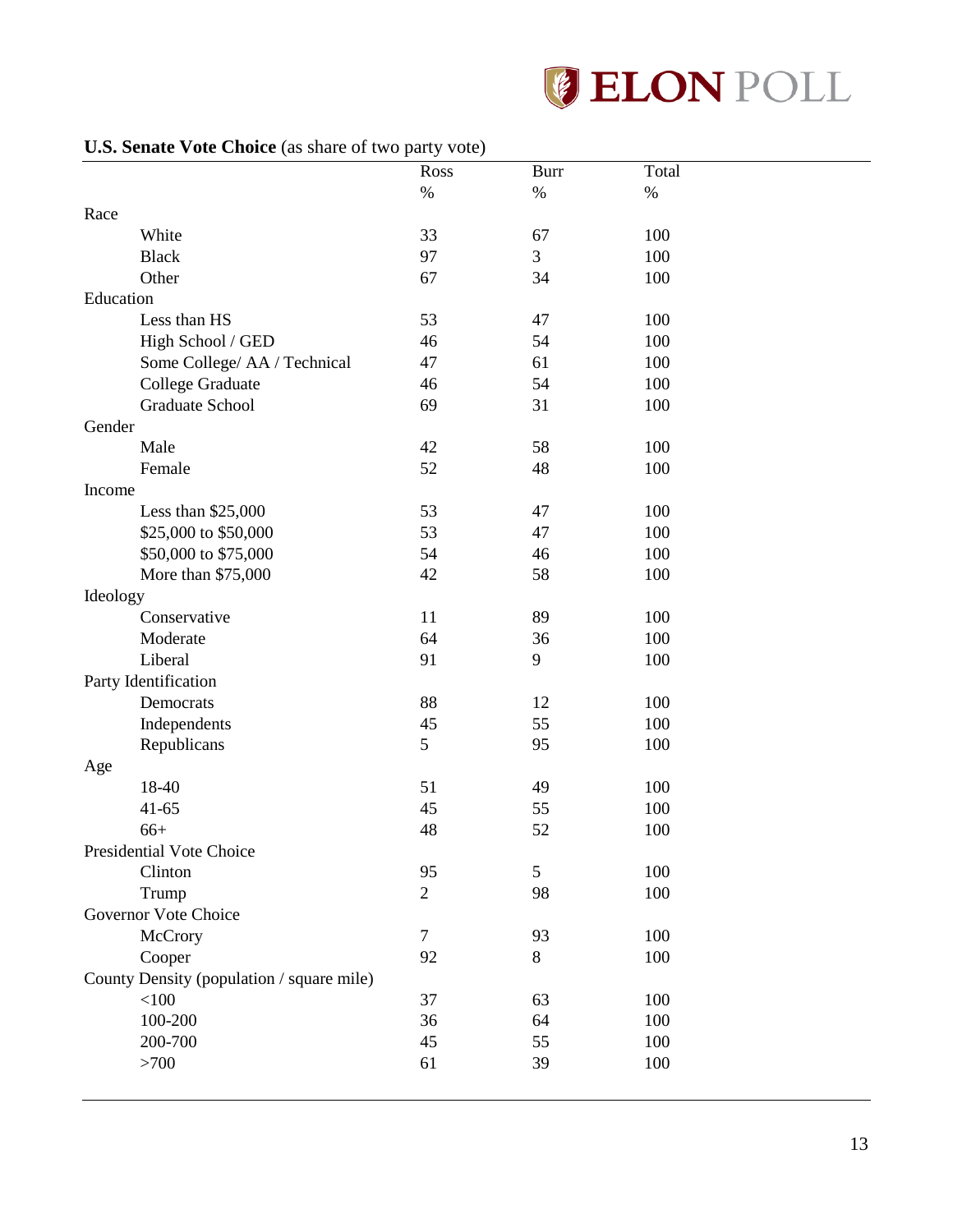

# <span id="page-14-0"></span>**Election Legitimacy**

*Will you accept the results of the election as valid, regardless of who wins and who loses?*

|                                 | Yes | N <sub>o</sub> | Don't Know | Total |
|---------------------------------|-----|----------------|------------|-------|
|                                 | %   | %              | %          | $\%$  |
| Race                            |     |                |            |       |
| White                           | 81  | 10             | 9          | 100   |
| <b>Black</b>                    | 89  | 7              | 5          | 100   |
| Party Identification            |     |                |            |       |
| Democrats                       | 89  | 5              | 5          | 100   |
| Independents                    | 82  | 10             | 8          | 100   |
| Republicans                     | 76  | 13             | 11         | 100   |
| Gender                          |     |                |            |       |
| Male                            | 82  | 8              | 9          | 100   |
| Female                          | 83  | 10             | 7          | 100   |
| <b>Presidential Vote Choice</b> |     |                |            |       |
| Donald Trump                    | 72  | 14             | 14         | 100   |
| <b>Hillary Clinton</b>          | 92  | 5              | 3          | 100   |

*Do you think election fraud will be a major problem this year?*

|                                 | Yes  | N <sub>o</sub> | Don't Know | Refused        | Total |
|---------------------------------|------|----------------|------------|----------------|-------|
|                                 | $\%$ | $\%$           | $\%$       | %              | $\%$  |
| Race                            |      |                |            |                |       |
| White                           | 40   | 45             | 15         | $\theta$       | 100   |
| <b>Black</b>                    | 25   | 64             | 11         | $\overline{0}$ | 100   |
| Party Identification            |      |                |            |                |       |
| Democrats                       | 18   | 70             | 13         | $\theta$       | 100   |
| Independents                    | 38   | 46             | 16         | $\overline{0}$ | 100   |
| Republicans                     | 56   | 28             | 15         | л.             | 100   |
| Gender                          |      |                |            |                |       |
| Male                            | 37   | 51             | 12         | $\theta$       | 100   |
| Female                          | 36   | 47             | 16         | 1<br>л.        | 100   |
| <b>Presidential Vote Choice</b> |      |                |            |                |       |
| Donald Trump                    | 60   | 20             | 19         |                | 100   |
| <b>Hillary Clinton</b>          | 15   | 76             | 9          | $\overline{0}$ | 100   |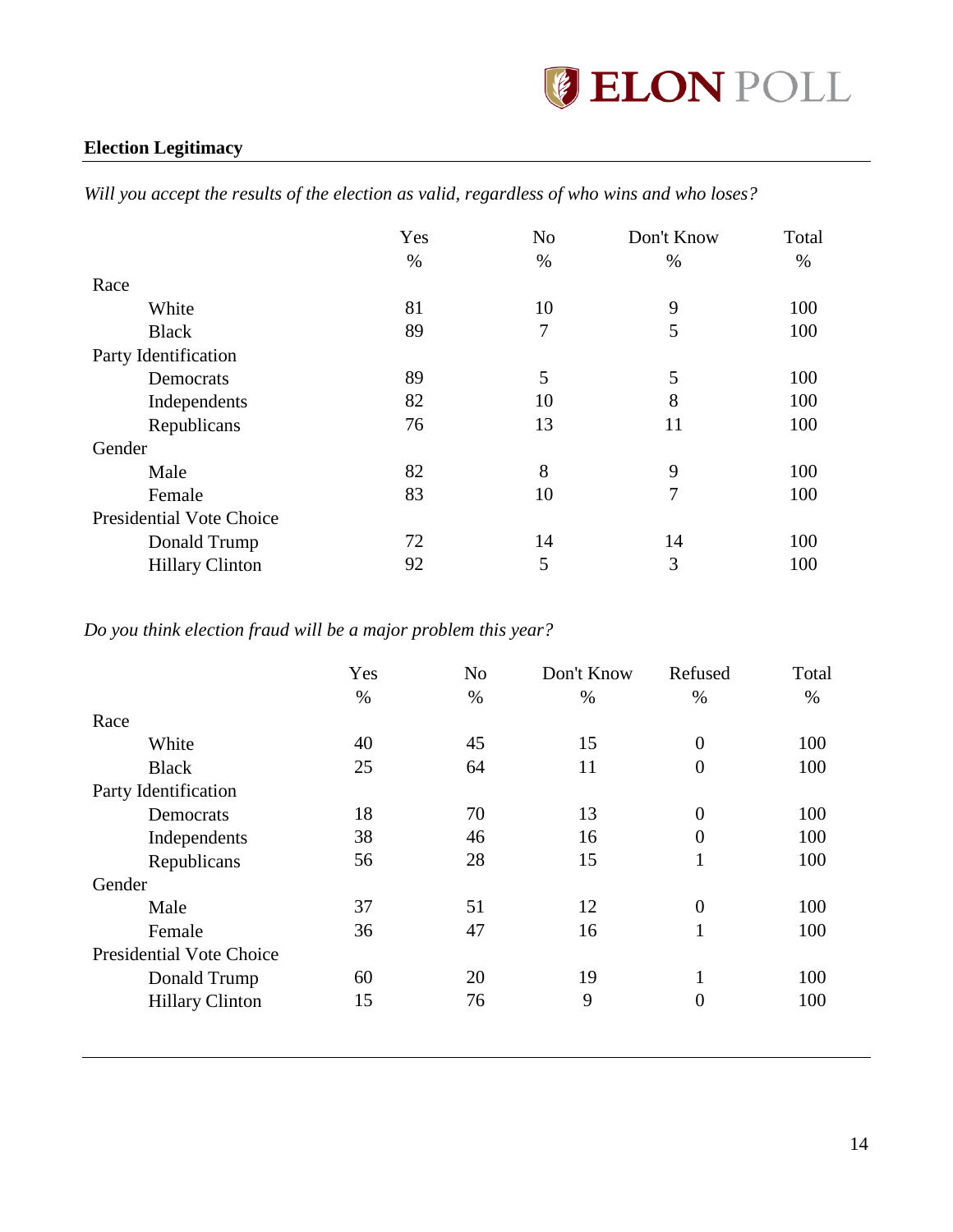

### <span id="page-15-0"></span>**Media Bias**

|                                 | Yes  | N <sub>o</sub> | Don't Know     | Refused        | Total |
|---------------------------------|------|----------------|----------------|----------------|-------|
|                                 | $\%$ | $\%$           | $\%$           | $\%$           | $\%$  |
| Race                            |      |                |                |                |       |
| White                           | 66   | 29             | 4              |                | 100   |
| <b>Black</b>                    | 22   | 71             | 7              |                | 100   |
| Party Identification            |      |                |                |                |       |
| Democrats                       | 26   | 68             | 6              |                | 100   |
| Independents                    | 62   | 32             | 5              |                | 100   |
| Republicans                     | 83   | 14             | 3              | 0              | 100   |
| Gender                          |      |                |                |                |       |
| Male                            | 61   | 35             | 4              | $\overline{0}$ | 100   |
| Female                          | 51   | 42             | 5              | $\overline{2}$ | 100   |
| <b>Presidential Vote Choice</b> |      |                |                |                |       |
| Donald Trump                    | 92   | 5              | $\overline{2}$ |                | 100   |
| <b>Hillary Clinton</b>          | 21   | 72             | 6              |                | 100   |

*In general, do you believe the media is biased against Donald Trump?*

*In general, do you believe the media is biased against Hillary Clinton?*

|                                 | Yes  | N <sub>o</sub> | Don't Know | Refused          | Total |
|---------------------------------|------|----------------|------------|------------------|-------|
|                                 | $\%$ | $\%$           | $\%$       | $\%$             | %     |
| Race                            |      |                |            |                  |       |
| White                           | 16   | 79             | 4          | 1                | 100   |
| <b>Black</b>                    | 23   | 69             | 7          | 1                | 100   |
| Party Identification            |      |                |            |                  |       |
| Democrats                       | 20   | 73             | 6          | $\overline{0}$   | 100   |
| Independents                    | 20   | 75             | 4          | $\overline{0}$   | 100   |
| Republicans                     | 17   | 80             | 3          | $\boldsymbol{0}$ | 100   |
| Gender                          |      |                |            |                  |       |
| Male                            | 18   | 79             | 3          | $\mathbf{0}$     | 100   |
| Female                          | 21   | 72             | 6          | 1                | 100   |
| <b>Presidential Vote Choice</b> |      |                |            |                  |       |
| Donald Trump                    | 15   | 82             | 3          | 1                | 100   |
| <b>Hillary Clinton</b>          | 22   | 72             | 6          | $\overline{0}$   | 100   |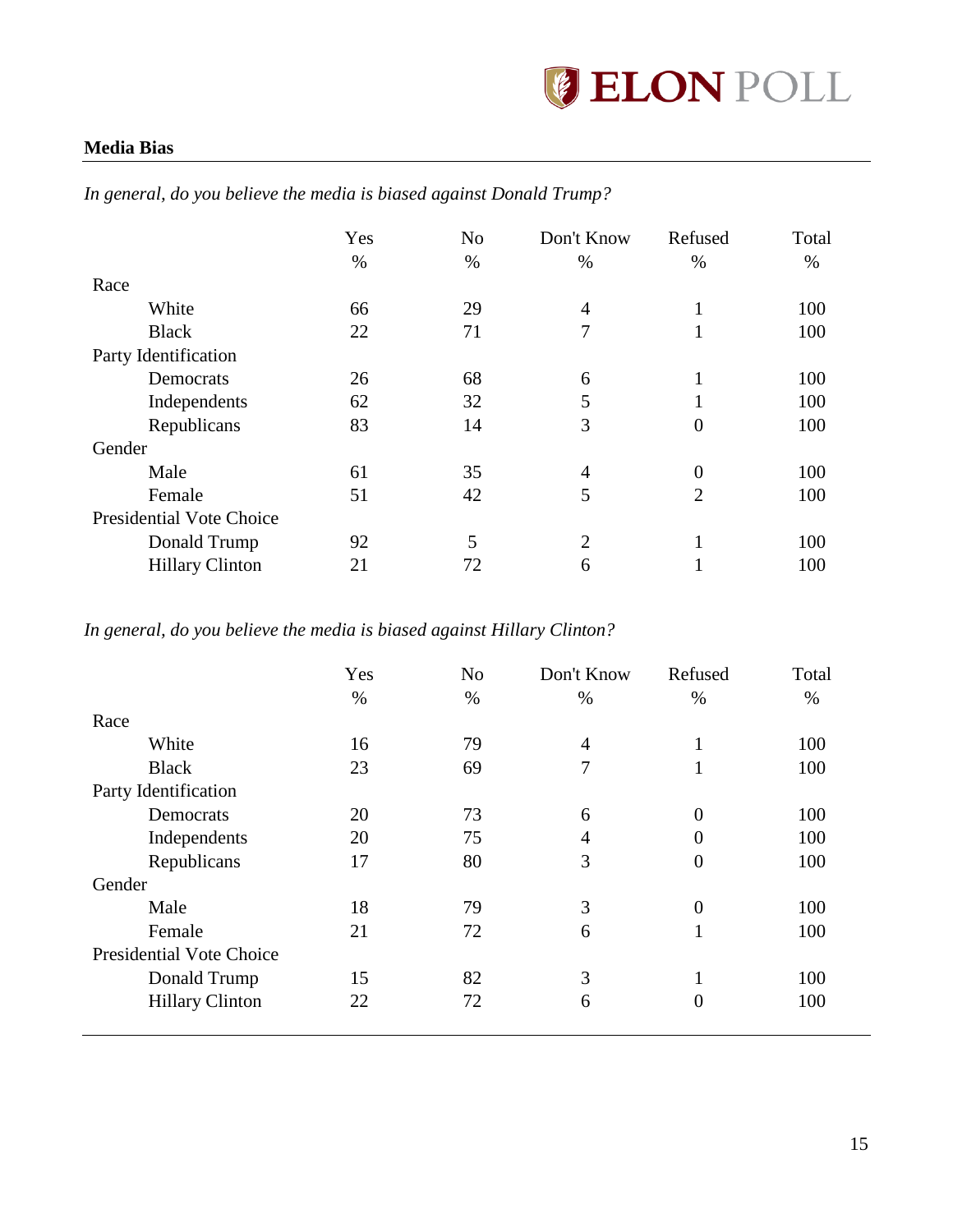### <span id="page-16-0"></span>**Worried About Decisions as President**

|                        | Very<br>worried | Somewhat<br>worried | Not at all<br>worried | Don't<br>Know  | Refused          | Total |
|------------------------|-----------------|---------------------|-----------------------|----------------|------------------|-------|
|                        | $\%$            | $\%$                | $\%$                  | $\%$           | $\%$             | $\%$  |
| White                  | 52              | 26                  | 20                    |                |                  | 100   |
| <b>Black</b>           | $\overline{2}$  | 42                  | 55                    | 1              | $\mathbf{1}$     | 100   |
| Democrats              | 7               | 36                  | 56                    | $\theta$       | $\boldsymbol{0}$ | 100   |
| Independents           | 42              | 34                  | 21                    | л.             | $\overline{2}$   | 100   |
| Republicans            | 77              | 17                  | 5                     |                | $\overline{0}$   | 100   |
| Male                   | 45              | 28                  | 25                    | -1             | 1                | 100   |
| Female                 | 35              | 31                  | 32                    |                | $\mathbf{1}$     | 100   |
| Donald Trump           | 84              | 13                  | 1                     | -1             | 1                | 100   |
| <b>Hillary Clinton</b> | $\overline{0}$  | 38                  | 62                    | $\overline{0}$ | $\overline{0}$   | 100   |

*If Hillary Clinton wins the election, how worried would you feel about her decisions as president?*

*If Donald Trump wins the election, how worried would you feel about his decisions as president?*

|                        | Very<br>worried | Somewhat<br>worried | Not at all<br>worried | Don't<br>Know  | Refused        | Total |
|------------------------|-----------------|---------------------|-----------------------|----------------|----------------|-------|
|                        | $\%$            | %                   | $\%$                  | %              | %              | %     |
| White                  | 34              | 35                  | 30                    | $\mathbf{1}$   | $\mathbf{1}$   | 100   |
| <b>Black</b>           | 75              | 15                  | $\tau$                | $\overline{2}$ | $\mathbf{1}$   | 100   |
| Democrats              | 80              | 15                  | $\overline{4}$        | 1              | $\overline{0}$ | 100   |
| Independents           | 34              | 39                  | 23                    | $\overline{2}$ | $\overline{2}$ | 100   |
| Republicans            | 13              | 39                  | 47                    | $\overline{0}$ | $\overline{0}$ | 100   |
| Male                   | 37              | 31                  | 30                    | $\mathbf{1}$   | $\mathbf{1}$   | 100   |
| Female                 | 51              | 29                  | 19                    | $\mathbf{1}$   | $\mathbf{1}$   | 100   |
| Donald Trump           | $\overline{2}$  | 48                  | 48                    | 1              | $\mathbf{1}$   | 100   |
| <b>Hillary Clinton</b> | 88              | 9                   | 3                     | $\overline{0}$ | $\overline{0}$ | 100   |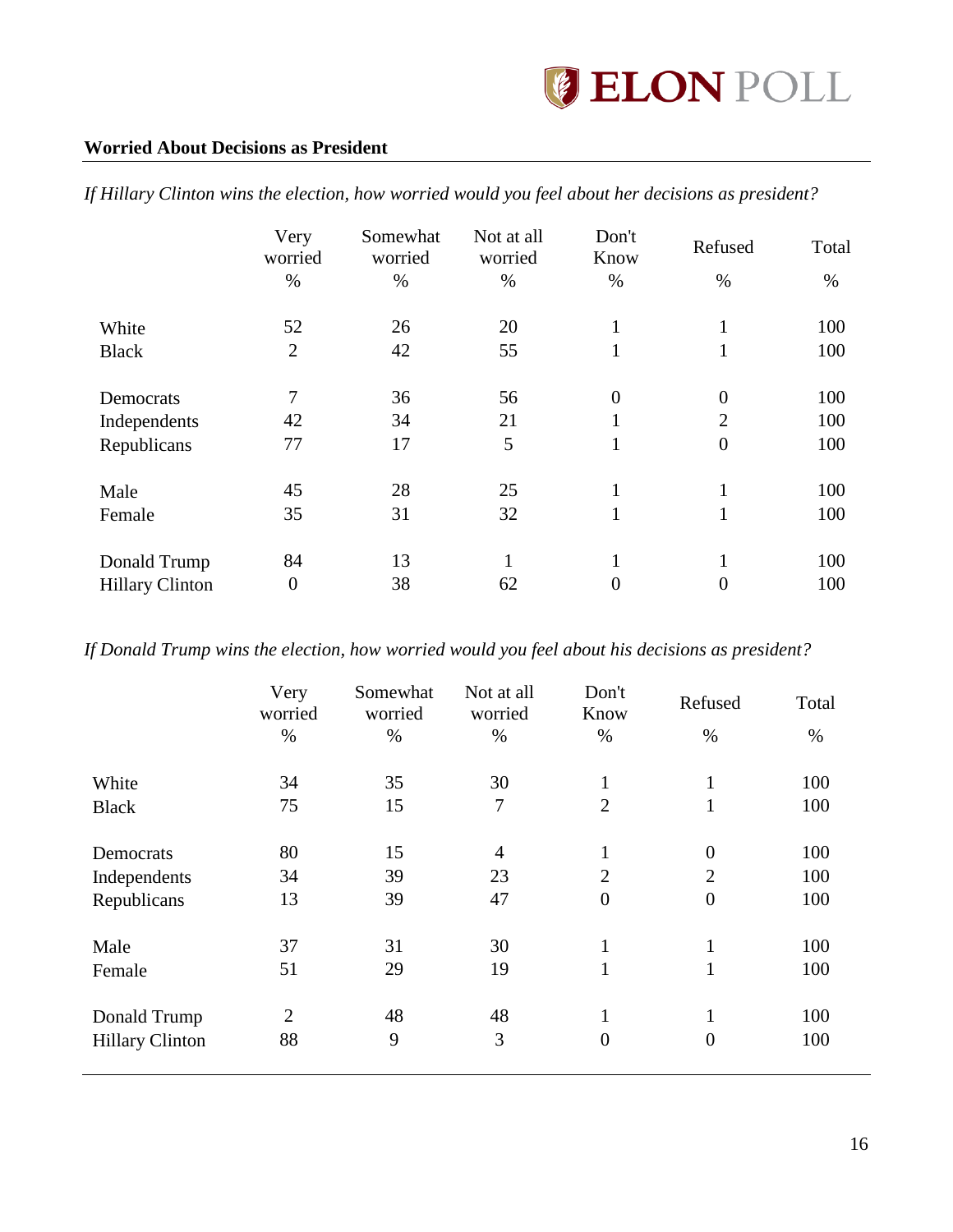

### <span id="page-17-0"></span>**Believe Assault Allegations Against Donald Trump**

*Multiple women have accused Donald Trump of sexual assault. Do you believe the accusations against Trump are [mostly true] or [mostly false]?*

|                        | Mostly<br>true | Mostly<br>false | Other          | Don't<br>Know | Refused        | Total |
|------------------------|----------------|-----------------|----------------|---------------|----------------|-------|
|                        | $\%$           | $\%$            | $\%$           | $\%$          | $\%$           | $\%$  |
| White                  | 34             | 47              | 3              | 14            | $\overline{2}$ | 100   |
| <b>Black</b>           | 75             | 3               | 3              | 16            | 3              | 100   |
| Democrats              | 79             | $\overline{7}$  | 1              | 11            | $\overline{2}$ | 100   |
| Independents           | 37             | 40              | $\overline{4}$ | 17            | 3              | 100   |
| Republicans            | 15             | 68              | $\overline{2}$ | 14            | $\mathbf{1}$   | 100   |
| Male                   | 38             | 40              | $\overline{4}$ | 16            | 3              | 100   |
| Female                 | 51             | 33              | $\mathbf{1}$   | 13            | $\overline{2}$ | 100   |
| Donald Trump           | 7              | 74              | $\overline{4}$ | 13            | $\overline{2}$ | 100   |
| <b>Hillary Clinton</b> | 85             | 3               | $\overline{2}$ | 8             | $\overline{2}$ | 100   |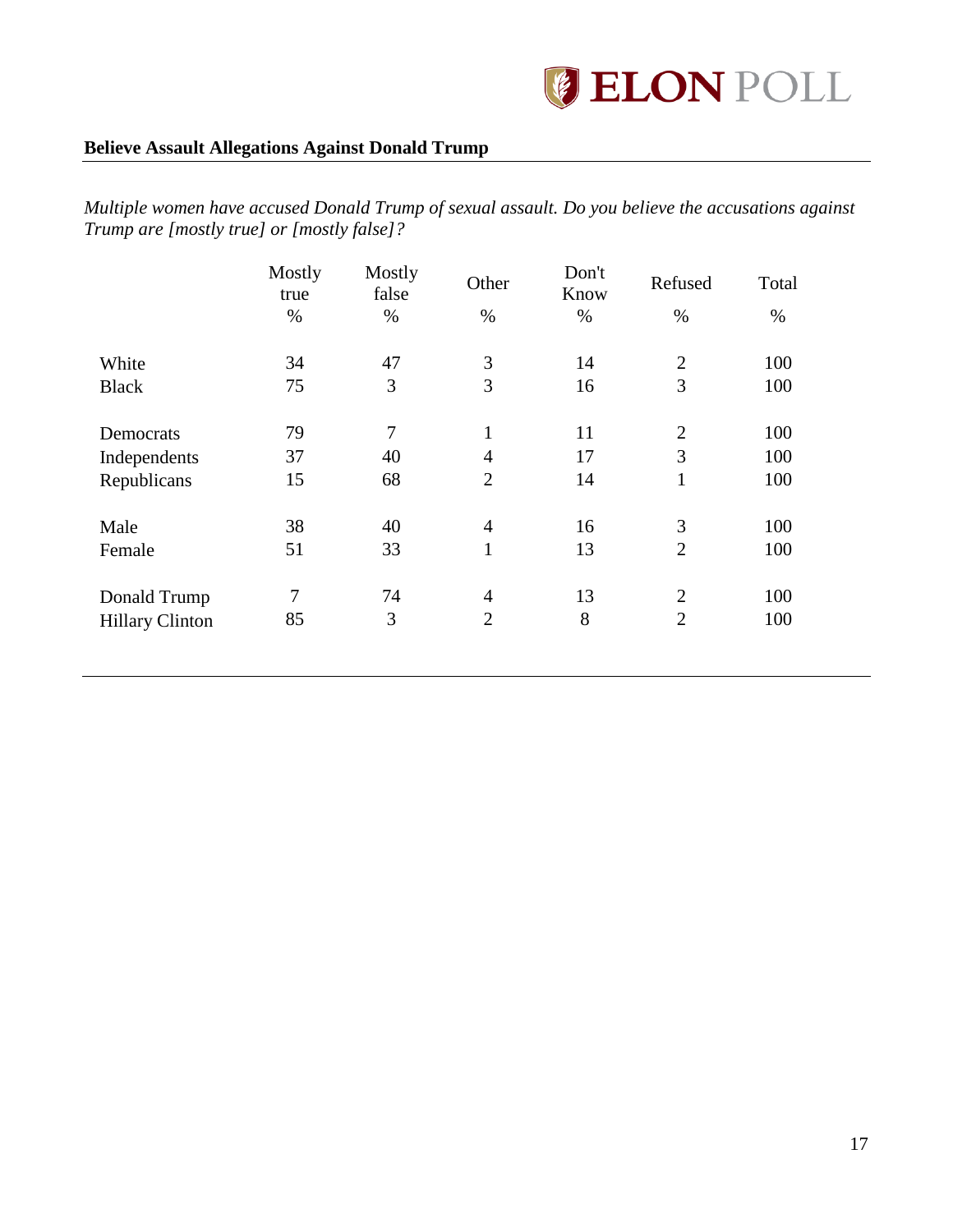

# <span id="page-18-0"></span>**Question Ordering**

- Introductory Screen
- Have you already voted? If yes:
	- o Vote for President
	- o Vote for Governor
	- o Vote for Senate
- Vote Choice [If have not already voted]
	- o Presidential Race: Clinton v. Trump v. Johnson
		- Undecided Probe
		- **Johnson Probe**
		- o Governor's Race: McCrory v. Cooper v. Cecil
			- Undecided Probe
			- Cecil Probe
		- o Senate Race: Burr v. Ross v. Haugh
			- Undecided Probe
			- Haugh Probe
- Vote Likelihood
	- o Plan to Vote in 2016
	- o How Certain Will Vote in 2016
	- o Know Their Precinct
	- o Thought About Election Much
- Presidential Election Issues
	- o [Is fraud a problem in U.S. elections?] / [Will you accept the results of the election?]
	- o Is media biased against [Clinton] / [Trump]?
	- o If elected, are you worried about [Clinton's] / [Trump's] decisions as president?
- Party and Ideology
	- o Self-Reported Party Identification
	- o Ideology
- Demographics
	- o Education
	- o Income
	- o Age
	- o Race
	- o Own landline [cell #s only]
	- o Own cell [landline #s only]
- Post-Interview Ouestions
	- o Interviewer-Assessed Gender
	- o Interviewer-Assessed Southern Accent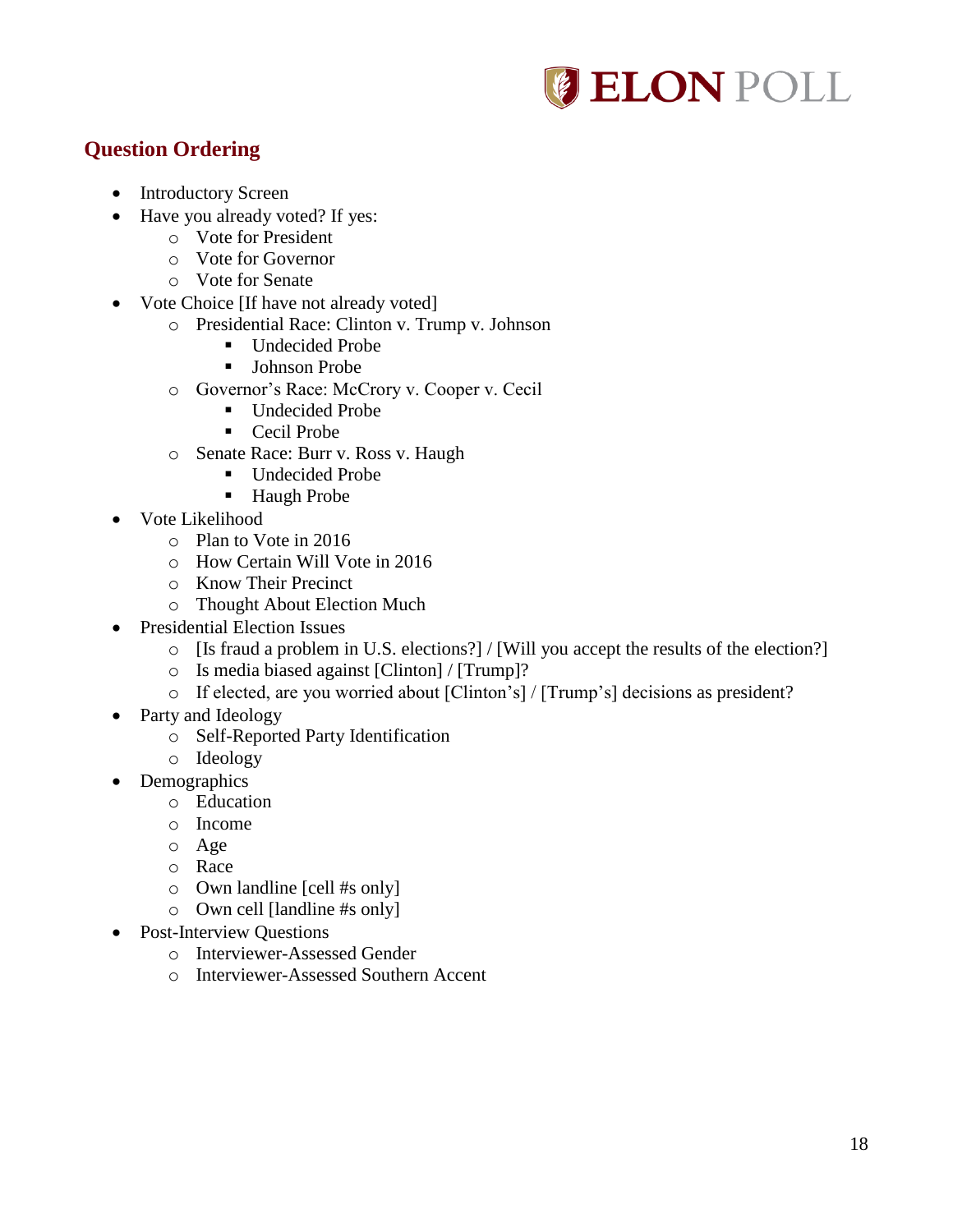

# <span id="page-19-0"></span>**Methodological Information**

| Dates in the field: October 23-27, 2016 |  |
|-----------------------------------------|--|
|                                         |  |
|                                         |  |
|                                         |  |
|                                         |  |

#### *Procedure*

The Elon University Poll uses a random sample of North Carolina voters with telephones and wireless (cell) telephone numbers.

For the administration of surveys, the Elon University Poll uses CATI system software (Computer Assisted Telephone Interviewing). We attempt to reach each working telephone number in the sample up to three times. We only interview residents of North Carolina who are over 18. In compliance with FCC rules, each phone number was dialed manually by a human interviewer. An interview is complete only if a respondent progresses through the entire survey.

The Elon University Poll conducted the survey in English. Live interviewers called from 2:00 pm to 5:00 pm on Sunday 10/23, and 5:20 pm to 9:20 pm, Monday through Thursday, 10/24-10/27.

Please direct questions about the Elon University Poll's methodology to the Director of the Elon University Poll, Dr. Jason Husser at 336-278-5239 or [jhusser@elon.edu.](mailto:jhusser@elon.edu)

#### *Weighting*

Weights were generated using a technique known as iterative proportional fitting, also known as raking. We typically weight results from the Elon University Poll on multiple demographic characteristics. In the case of this survey, our target population was likely voters in North Carolina.

The weight variables were race, gender, age and registered party identification. Each variable was weighted to match relative proportions of ballots cast in the 2012 general election. Note that registered party differs significantly from self-identified party identification, which is more of a psychological attachment than a stable demographic.

Because the sample was from the voter registration list rather than a random digit dial, we did not weight on phone usage (as is our practice with RDD surveys), largely because CDC parameters of phone usage are reflective of the general population rather than registered voters alone. However, phone usage (reported in the topline) is roughly approximate CDC estimates for all North Carolina Residents.

Final results in the topline above deviate from these parameters because the sample was later restricted to likely voters from the larger sample of registered voters.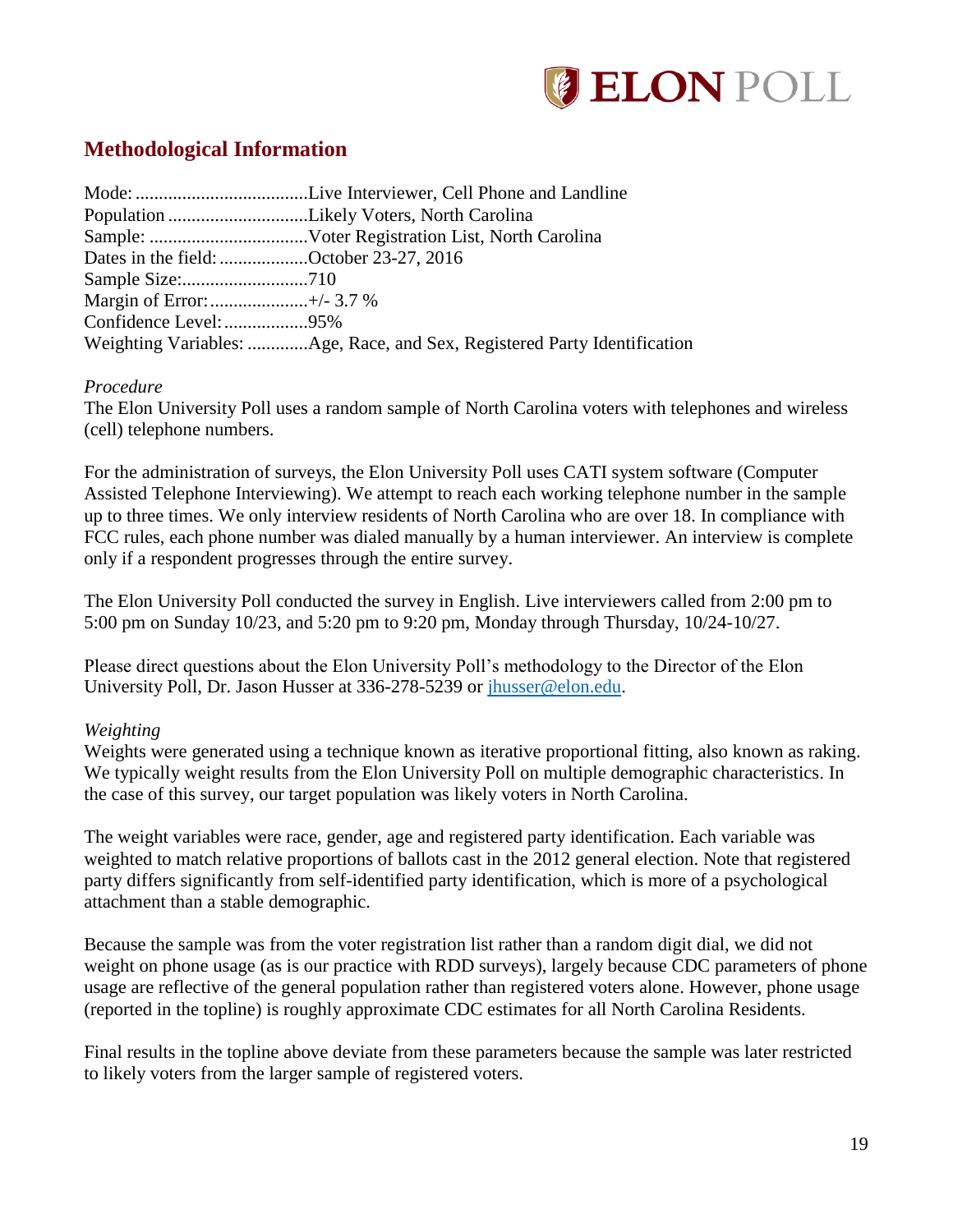

### *Design Effects*

The standard error of an estimate for a simple random sample is different from the standard error of an estimate based on a weighted sample. This is referred to as a design effect. For example the overall design effect for the final weights for the sample of *Registered Voters in North Carolina* was 1.037. So an adjusted margin of error for that sample that takes into account the design effect of a survey would be  $+/-$  3.82 instead of  $+/-$  3.68.

#### *Likely Voter Model*

We completed 821 interviews of registered voters in North Carolina. This report is limited to the 710 likely voters we identified from those initial interviews. In order for a respondent to qualify as a likely voter, they had to (a) say they already voted of (b) provide appropriate answers to at least three out of the four following questions:

- Do you, yourself, plan to vote in the election this November, or not? (Yes)
- How certain are you that you will vote? Absolutely certain, fairly certain, or not certain. (Absolutely certain)
- Do you happen to know where people who live in your neighborhood go to vote? (Yes)
- How much thought have you given to the upcoming November election? (Quite a lot or some)

#### *Support for Transparency*

The Elon University Poll supports transparency in survey research and is a charter member of the American Association for Public Opinion Research Transparency Initiative, which is a program promoting openness and transparency about survey research methods and operations among survey research professionals and the industry. All information about the Elon University Poll that we released to the public conforms to reporting conventions recommended by the American Association for Public Opinion Research and the National Council on Public Polls.

#### *Question Construction and Question Order*

In releasing survey results, the Elon University Poll provides the questions as worded and the order in which respondents receive these questions. In some cases question ordering rotates to avoid biases. In an effort to provide neutral, non-biased questions, we attempt to observe conventional question wording and question order protocols in all of our polls. In order to avoid recency or primacy effects, we randomize candidate names and directional response options (e.g. support / oppose) within the text of each question. We pretest every questionnaire multiple times before entering the field.

#### *Branching Questions*

For questions with multiple response options, we often program our surveys to branch into a secondary probing question.

#### *"Don't Know" & "Refused" Response Options*

All questions include an option for respondents to volunteer "Don't Know" or to refuse. Unless otherwise noted, interviewers do not prompt "don't know" responses.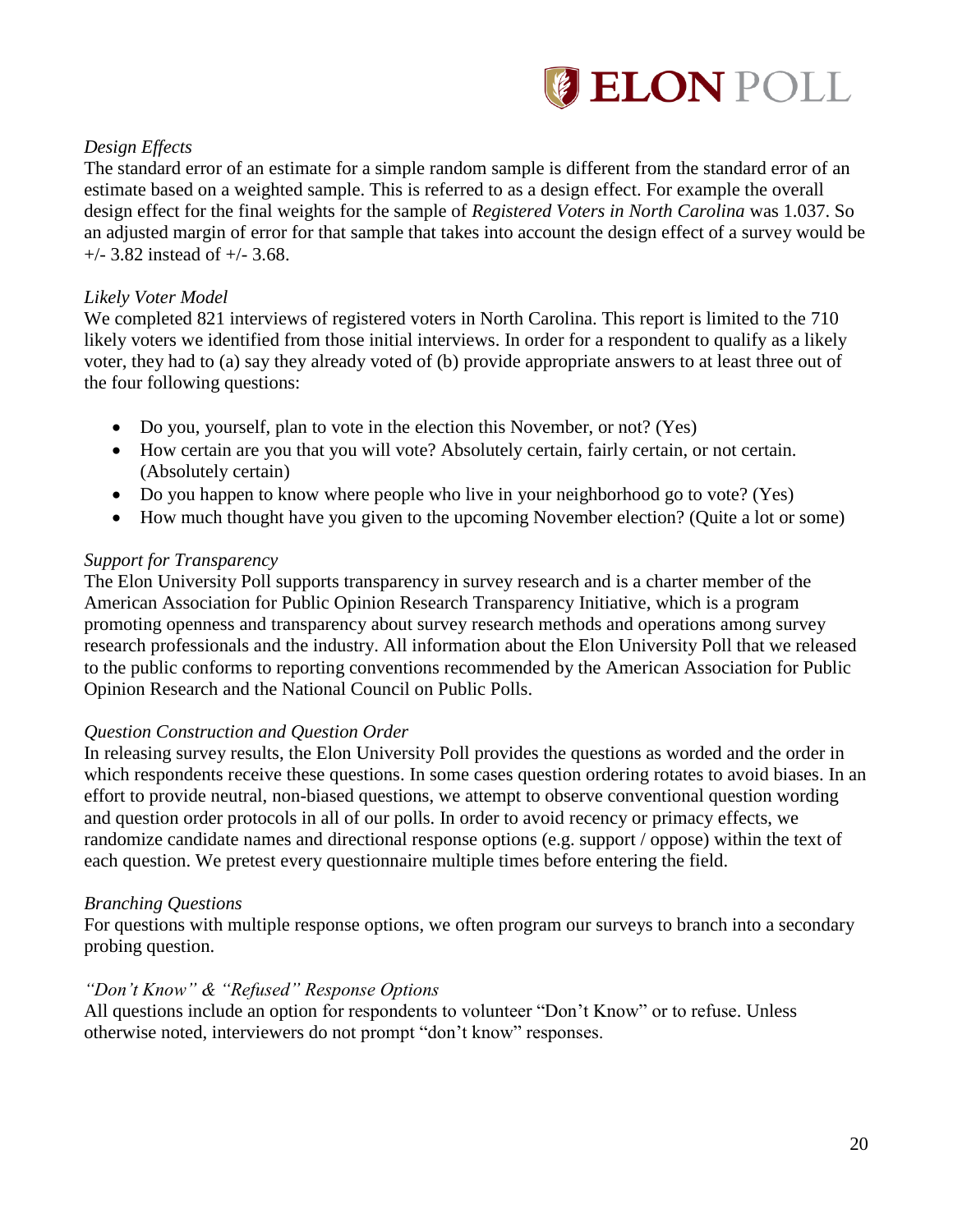

#### **Frequently Asked Questions**

#### **1. Who pays for the Elon University Poll?**

Elon University fully funds the Elon University Poll. The poll operates under the auspices of the College of Arts and Sciences at Elon University, led by Dean Gabie Smith. The Elon University administration, led by Dr. Leo Lambert, president of the university, fully supports the Elon University Poll as part of its service to the community. Because of this generous support, the Elon University poll does not engage in any contract work. This permits the Elon University Poll to operate as a neutral, non-biased, non-partisan resource.

#### **2. Does the Elon University Poll favor a certain party?**

The Elon University Poll is an academic, non-partisan survey. We do not engage or work with any political candidates or parties. We employ best practices to ensure the results are not biased.

#### **3. Where do you get your numbers?**

We obtain a random sample of the North Carolina registered voter list from Survey Sample International (SSI). SSI enhances this list to provide up-to-date phone numbers for voters. In order to adjust for differing probabilities of completion by age, the sample was adjusted prior to making phone calls based on the likelihood of respondents of an age group to complete a survey.

#### **4. How many times do you call a number before giving up?**

We will attempt to call each working number up to three times before removing it from the sample.

#### **5. Do you call both cell phones and land lines?**

Yes. We use a mixed sample of both cell phones and landlines.

#### **6. Do you report non-response rates?**

Yes. We report non-response rates based on AAPOR guidelines. The response rate for the October 23-27, 2016 poll was 13%. The response rate is calculated using the American Association of Public Opinion Research (AAPOR) formula RR4.

#### **7. Do you weight the data?**

Yes. We apply weights to the data. An iterative proportional fitting algorithm generates weights based on North Carolina State Board of Election statistics.

#### **8. Do you randomize response options?**

Yes. We rotate the order of candidate names in all applicable questions. We also rotate order of text for other questions, such as those that include response options such as "more" and "less." Furthermore, we rotate the order of some questions themselves if we suspect the order of a question could bias results.

#### **9. How are students involved in the Elon University Poll?**

Elon University students are involved with the survey as part of the University's commitment to civic engagement and experiential learning where "students learn through doing." Student interviewers receive training prior to engaging in interviewing. A team of student polling associates assists the directors with data collection.